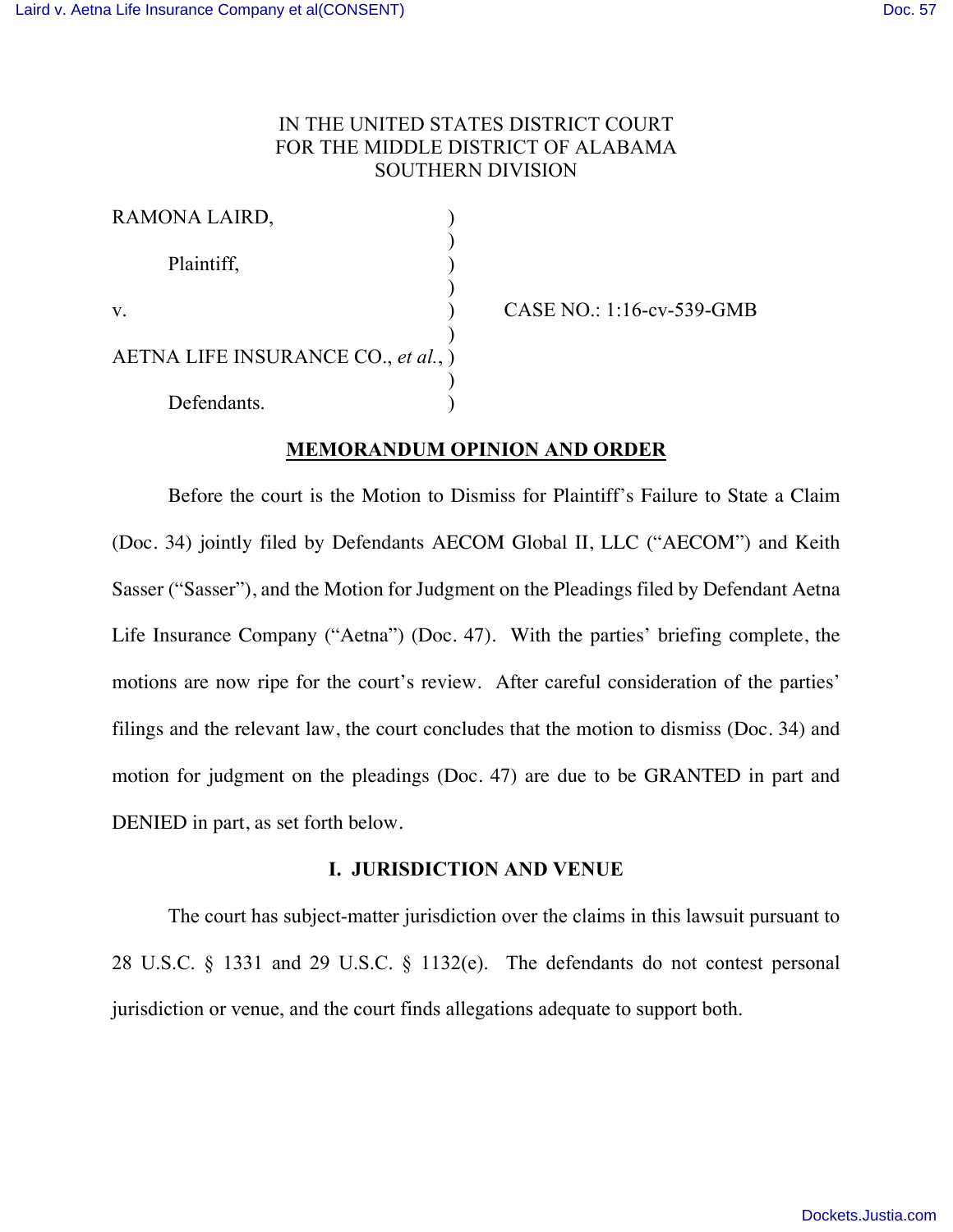#### **II. FACTUAL AND PROCEDURAL BACKGROUND**

Plaintiff Ramona Laird ("Ms. Laird" or "Laird") brought this action on July 5, 2016. Doc. 1. For the purposes of both a motion to dismiss and motion for judgment on the pleadings, the court must accept Laird's factual allegations as true and will recite the facts as alleged in her amended complaint (Doc. 32). AECOM employed Laird's husband, Robert Laird ("Mr. Laird"), as an Assistant Flight Commander stationed at the United States Army post at Fort Rucker, Alabama. Doc. 32 at 2. As of April 3, 2003, Mr. Laird was enrolled in the AECOM Global II Welfare Benefits Plan (the "plan"), which provided life insurance coverage. Doc. 32 at 2–3. On October 6, 2011, at the age of 69, Mr. Laird chose the "basic" coverage option under the plan, which provided a payout equivalent to his annual base salary, and elected to purchase additional coverage offering a payout equivalent to three times his base salary. Doc. 32 at 4. Mr. Laird designated Ms. Laird as the sole beneficiary. Doc. 32 at 4.

Unbeknownst to the Lairds, any payout under the plan was set to reduce to 65% once Mr. Laird turned 70 years old. Doc. 32 at 4. In 2014, at the age of 72, Mr. Laird "confirmed that his benefit elections were still set at 1 x base salary and 3 x optional to be paid to Ms. Laird at 100%." Doc. 32 at 5. The Lairds had determined that this amount of coverage would adequately provide for Ms. Laird's financial needs after her husband's death. Doc. 32 at 5. Ms. Laird alleges that a document mailed to the Lairds by AECOM in 2014, entitled "Current Benefits Summary for Robert Laird as of 01/01/2014," confirmed his coverage as well as the 100% payout, and did not indicate any reduction. Doc. 32 at 5. Though Mr. Laird had turned 70 in 2012, "the statement did not indicate that Mr. Laird's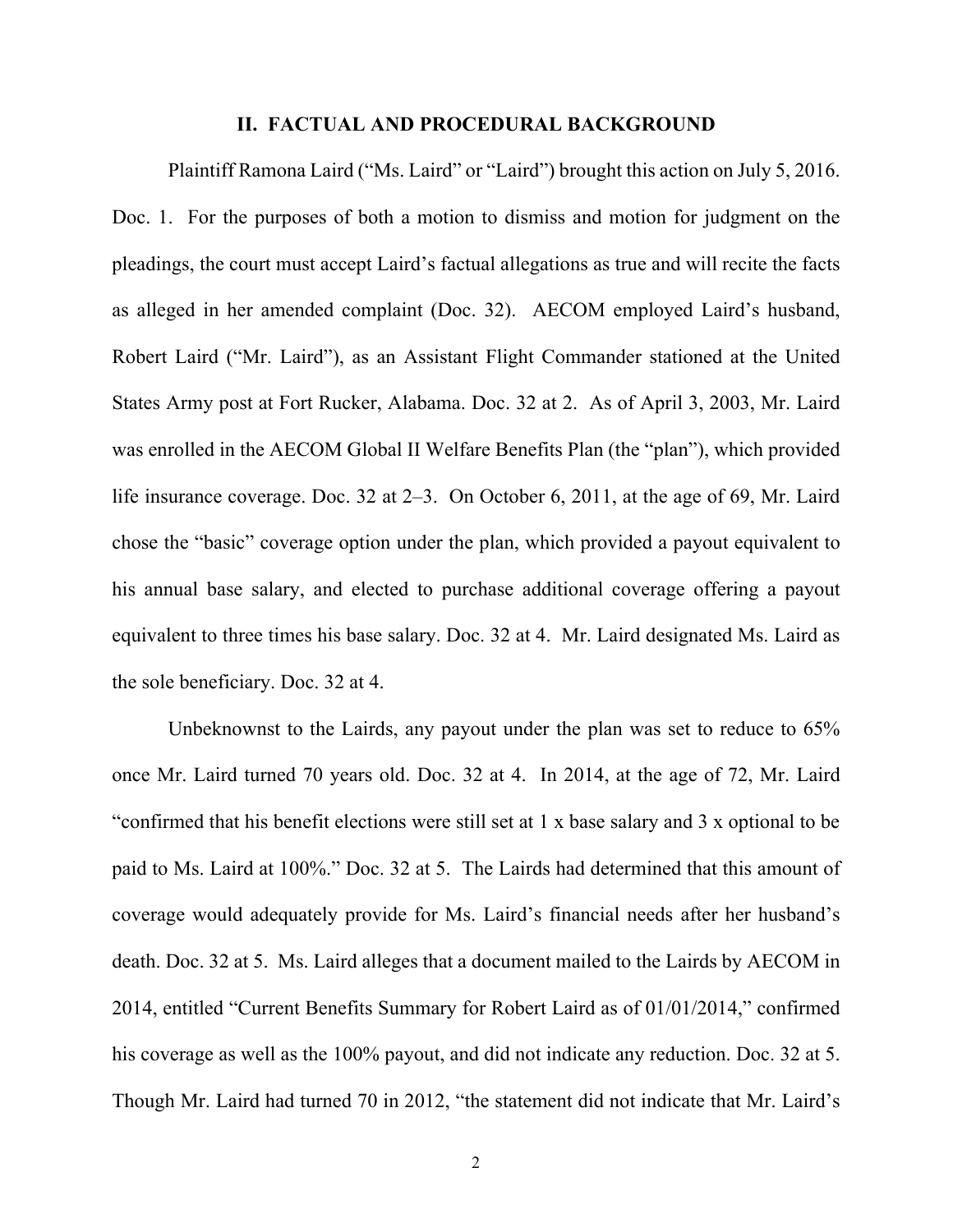benefits had reduced to 65%, nor did it refer Mr. Laird to any Plan document that would inform him of the reduction." Doc. 32 at 6.

Defendant Keith Sasser was AECOM's human resources manager at Fort Rucker during the time period at issue. Doc. 32 at 4. Sasser conducted an Open Enrollment session each fall, during which AECOM employees would meet with him to make benefit selections for the upcoming year. Doc. 32 at 4. Sasser served in an advisory capacity, providing the employees with information regarding the plans and operating as the "primary point of contact" for AECOM employees at Fort Rucker between 2005 and 2014. Doc. 32 at 4. During Open Enrollment in October of 2011, Sasser allegedly failed to inform Mr. Laird that his benefits would reduce to 65% once he turned 70 despite the fact that Mr. Laird was 69 at the time. Doc. 32 at 4–5. Sasser also affirmatively represented that benefits would be paid at 100% even after Mr. Laird had turned 70. Doc. 32 at 14–15.

On November 11, 2014, Mr. Laird passed away at the age of 72. Doc. 32 at 13. Two days later, Sasser and Bob Price, AECOM's director at Fort Rucker, traveled to Mr. Laird's funeral and informed Ms. Laird that "they had just realized that Mr. Laird's life insurance reduced at the age of 70." Doc. 32 at 6. Sasser stated that he sent a memorandum that day informing the other employees of the reduction. Doc. 32 at 6. Sasser then submitted the claim to Aetna, which administered claims submitted under the plan.<sup>1</sup> Doc. 32 at 6. Aetna paid out 65% of the policy, or \$266,047.35, which was \$141,466.25 less than what Ms.

 $<sup>1</sup>$  Aetna alleges that it was actually a URS employee, Melanie Der, who submitted the claim to Aetna. Doc.</sup> 47-1 at 7. Regardless of who is internally designated as the claim's "submitter," Laird clearly alleges that Sasser played an integral role in submitting the claim. *See* Doc. 32 at 6 ("Sasser initiated Ms. Laird's claim for benefits to Aetna Life at a reduced rate of 65%.").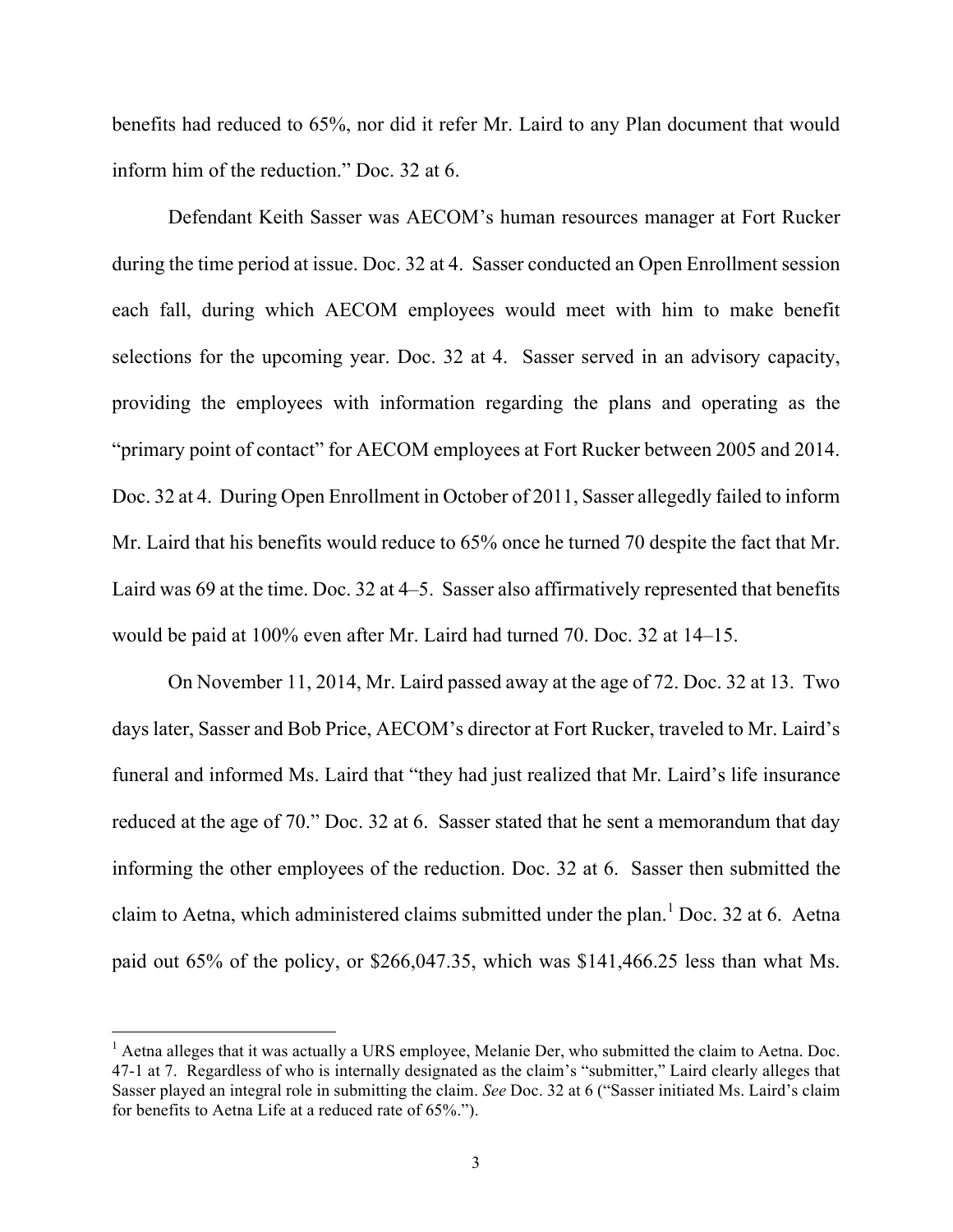Laird expected to receive. Doc. 32 at 6. Aetna processed the claim based on the terms of the plan and informed Ms. Laird that its decision was final. Doc. 32 at 7.

The Lairds never received the alleged Summary Plan Description ("SPD") that Aetna produced for AECOM employees. Doc. 32 at 7–8. Ms. Laird maintains that had the Lairds received the SPD indicating the reduction in benefits at age 70, they would have chosen additional coverage. Doc. 32 at 8. However, "Defendants failed to furnish Mr. Laird with a copy of the Summary Plan Description or any other Plan document that would have informed him of the benefit reduction." Doc. 32 at 8.

Laird asserts that all of the defendants––Aetna, AECOM, and Sasser––breached their fiduciary duties by "failing to furnish current, accurate, and complete Plan information that would have guided the Lairds' benefit elections." Doc. 32 at 9. Sasser, who "assumed a plan administrator role," admitted to knowledge of the defendants' failure to furnish plan information that would have informed the Lairds of the reduction, but he submitted the claim to Aetna anyway. Doc. 32 at 9–10. Additionally, Laird contends that the defendants "unlawfully failed to correct each others' [sic] breaches of fiduciary duty with regard to Mr. Laird." Doc. 32 at 10. As a result of the defendants' "misrepresentations, omissions, and breaches of fiduciary and co-fiduciary duties," Laird claims that she suffered damages in the amount of \$141,466.25. Doc. 32 at 18. Moreover, Laird requests equitable relief, "including, but not limited to, surcharge, restitution, constructive trust, reformation, disgorgement, estoppel, injunctive relief, costs, interest, and attorneys' fees pursuant to 29 U.S.C.  $\S 1132(g)(2)$ ." Doc. 32 at 18.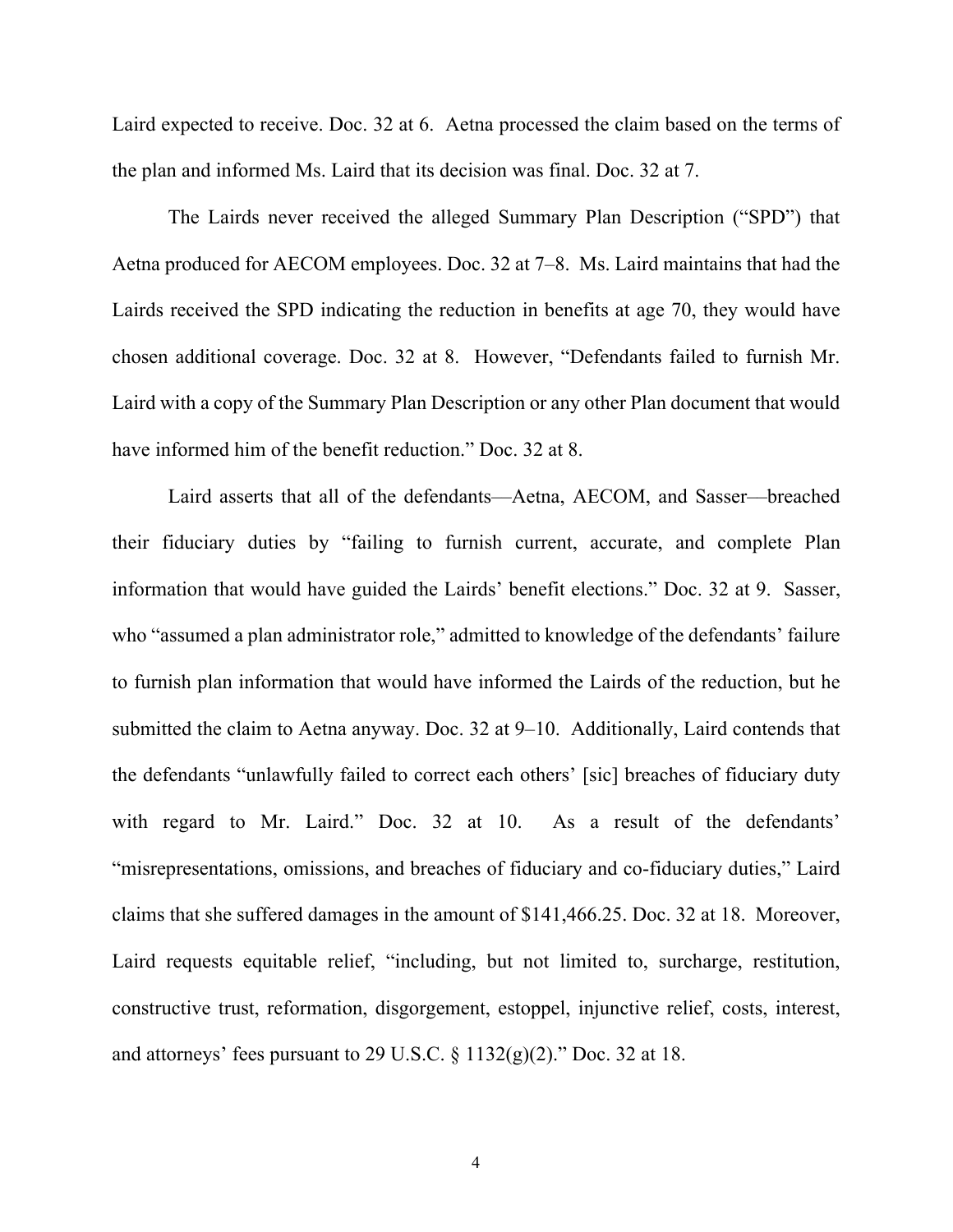On November 17, 2016, Laird filed an amended complaint (Doc. 32) naming Aetna, AECOM and Sasser as defendants. Following the filing of the amended complaint, AECOM and Sasser filed the instant motion to dismiss, while Aetna filed an answer. Docs. 34 & 40. Aetna later filed the pending motion for judgment on the pleadings. Doc. 47.

### **III. STANDARDS OF REVIEW**

### **A. Motion to Dismiss**

In considering a motion to dismiss pursuant to Rule 12(b)(6) of the Federal Rules of Civil Procedure, the court must "take the factual allegations in the complaint as true and construe them in the light most favorable to the plaintiff." *Pielage v. McConnell*, 516 F.3d 1282, 1284 (11th Cir. 2008). To survive a motion to dismiss, a complaint must include "enough facts to state a claim to relief that is plausible on its face." *Bell Atl. Corp. v. Twombly*, 550 U.S. 544, 570 (2007). A claim is "plausible on its face" if "the plaintiff pleads factual content that allows the court to draw the reasonable inference that the defendant is liable for the misconduct alleged." *Ashcroft v. Iqbal*, 556 U.S. 662, 678 (2009). The complaint "requires more than labels and conclusions, and a formulaic recitation of the elements of a cause of action will not do." *Twombly*, 550 U.S. at 555. Factual allegations need not be detailed, but "must be enough to raise a right to relief above the speculative level," *id.*, and "unadorned, the-defendant-unlawfully-harmed-me accusation[s]" will not suffice. *Iqbal*, 556 U.S. at 678.

### **B. Judgment on the Pleadings**

"Judgment on the pleadings is appropriate where there are no material facts in dispute and the moving party is entitled to judgment as a matter of law." *Palmer & Cay,*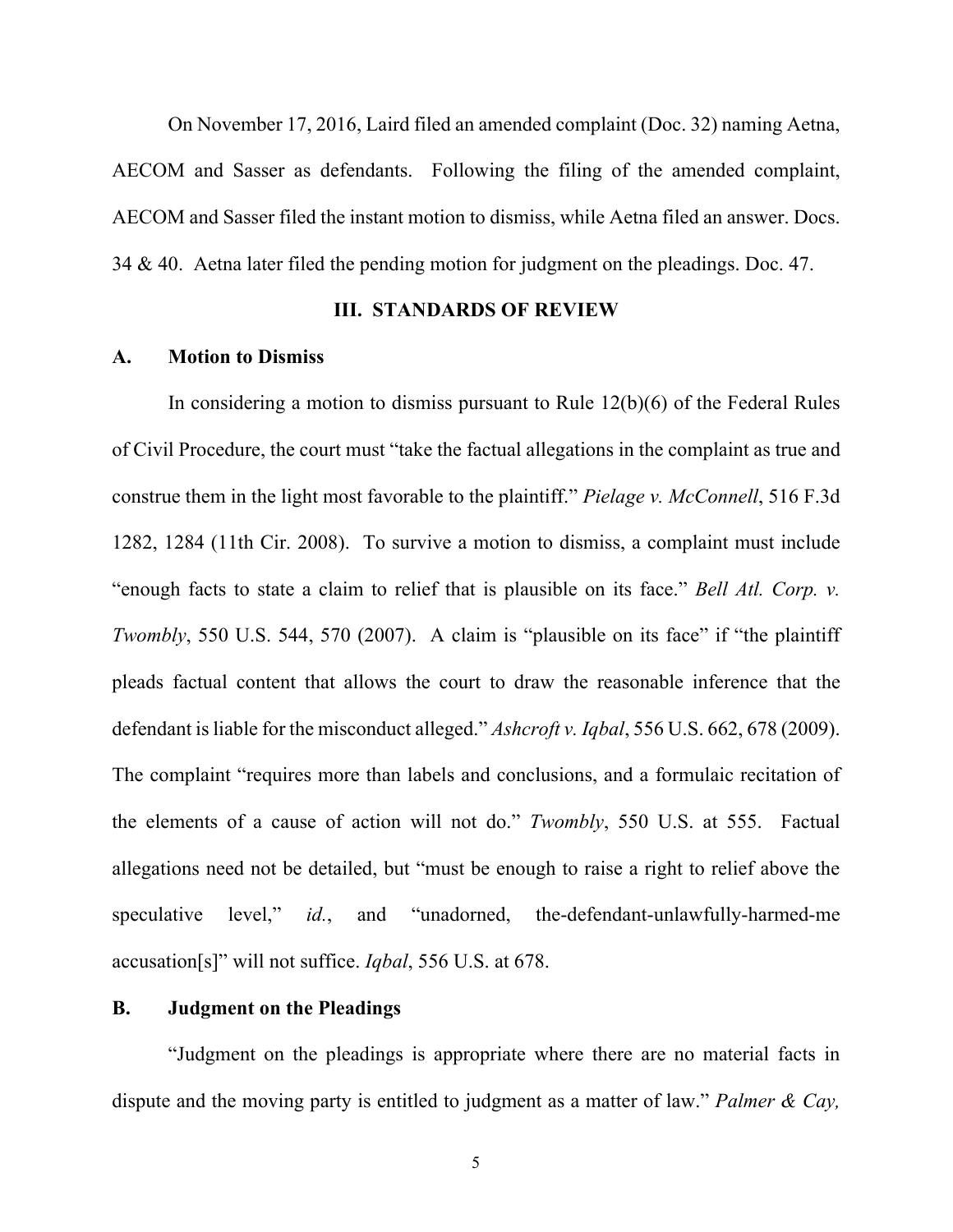*Inc. v. Marsh & McLennan Cos., Inc.*, 404 F.3d 1297, 1303 (11th Cir. 2005) (citation and internal quotation marks omitted). The standard is functionally the same as that for a Rule 12(b)(6) motion to dismiss. *See United States v. Bahr*, 275 F.R.D. 339, 340 (M.D. Ala. 2011). Thus, the court must accept the facts alleged in the complaint as true and view them in the light most favorable to the plaintiff. *Mergens v. Dreyfoos*, 166 F.3d 1114, 1117 (11th Cir. 1999).

## **IV. DISCUSSION**

Laird asserts two claims under the Employee Retirement Income Security Act of 1974 ("ERISA"), 29 U.S.C. § 1101, *et seq*. Count I is for breach of fiduciary duty pursuant to §§ 1132(a)(3) and 1135(a), while Count II is a claim for statutory penalties pursuant to  $\S 1132(c)(1)(B)$  for an alleged breach of the disclosure obligations as set out in  $\S 1024(b)$ . *See generally* Doc. 32. The defendants have moved for dismissal or judgment on the pleadings as to both claims. *See* Docs. 34 & 47.

#### **A. Timeliness of the Motion to Dismiss**

As a threshold matter, Laird argues that AECOM's filing of an answer to her original complaint estops it from filing a Rule 12(b)(6) motion to dismiss her amended complaint. Doc. 45 at 3–4. Indeed, under Rule 12, any motion to dismiss "must be made before pleading if a responsive pleading is allowed." Fed. R. Civ. P. 12(b). And "the filing of an amended complaint does not automatically revive all defenses or objections that the defendant may have waived in response to the initial complaint." *Krinsk v. SunTrust Banks, Inc.*, 654 F.3d 1194, 1202 (11th Cir. 2011). However, the defendant may "plead anew in response to an amended complaint, as if it were the initial complaint, when the amended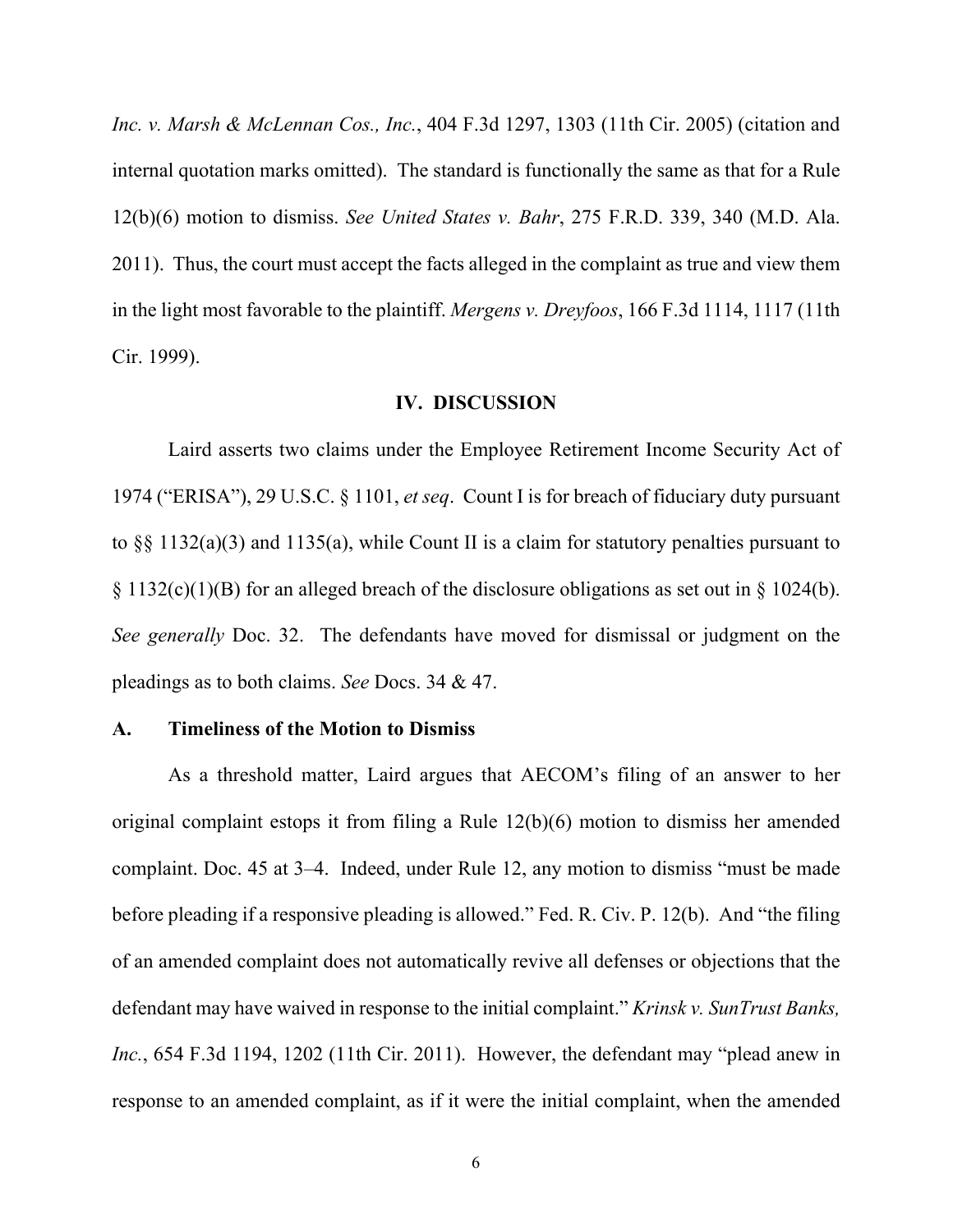complaint changes the theory or scope of the case." *Id.* (citation and internal quotation marks omitted).

Here, the amended complaint has materially changed both the theory and scope of the case. Laird's original complaint asserted just one count, styled as a claim for "ERISA —Recovery of Benefits Due and Breach of Fiduciary Duty." Doc. 1 at 6. It did so with citation to 29 U.S.C. § 1132(a), but no other ERISA statutory provisions. Doc. 1 at 8. As the title of the claim suggests, Laird's initial complaint expressly asserted a theory of lost benefits. Doc. 1 at 6 ("ERISA allows plan participants to bring civil actions to recover benefits due under the terms of the plan and benefits promised by the plan administrators."). She requested monetary damages in the amount of \$141,466.25 in addition to "all other damages available at law, including, but not limited to, compensatory damages, punitive damages, equitable relief, costs, interest, and attorney fees." Doc. 1 at 8. The amended complaint, on the other hand, asserts two causes of action and cites to a number of ERISA's statutory provisions. Count I is a claim for breach of fiduciary duty pursuant to 29 U.S.C.  $\S$  1132(a)(3), while Count II alleges a failure to disclose plan information in violation of 29 U.S.C. § 1024(b) brought pursuant to § 1132(c)(1)(B). *See generally* Doc. 32. Notably, the amended complaint is premised on a theory that the defendants failed to disclose crucial information, preventing the Lairds from making an informed decision regarding Mr. Laird's benefits, and does not allege that benefits were withheld according to the terms of the plan. *See* Doc. 32 at 14–15. Additionally, the amended complaint elaborates on the equitable relief Laird is seeking. Doc. 32 at 18. Thus, Laird's amended complaint is broader in scope, cites to the specific ERISA statutory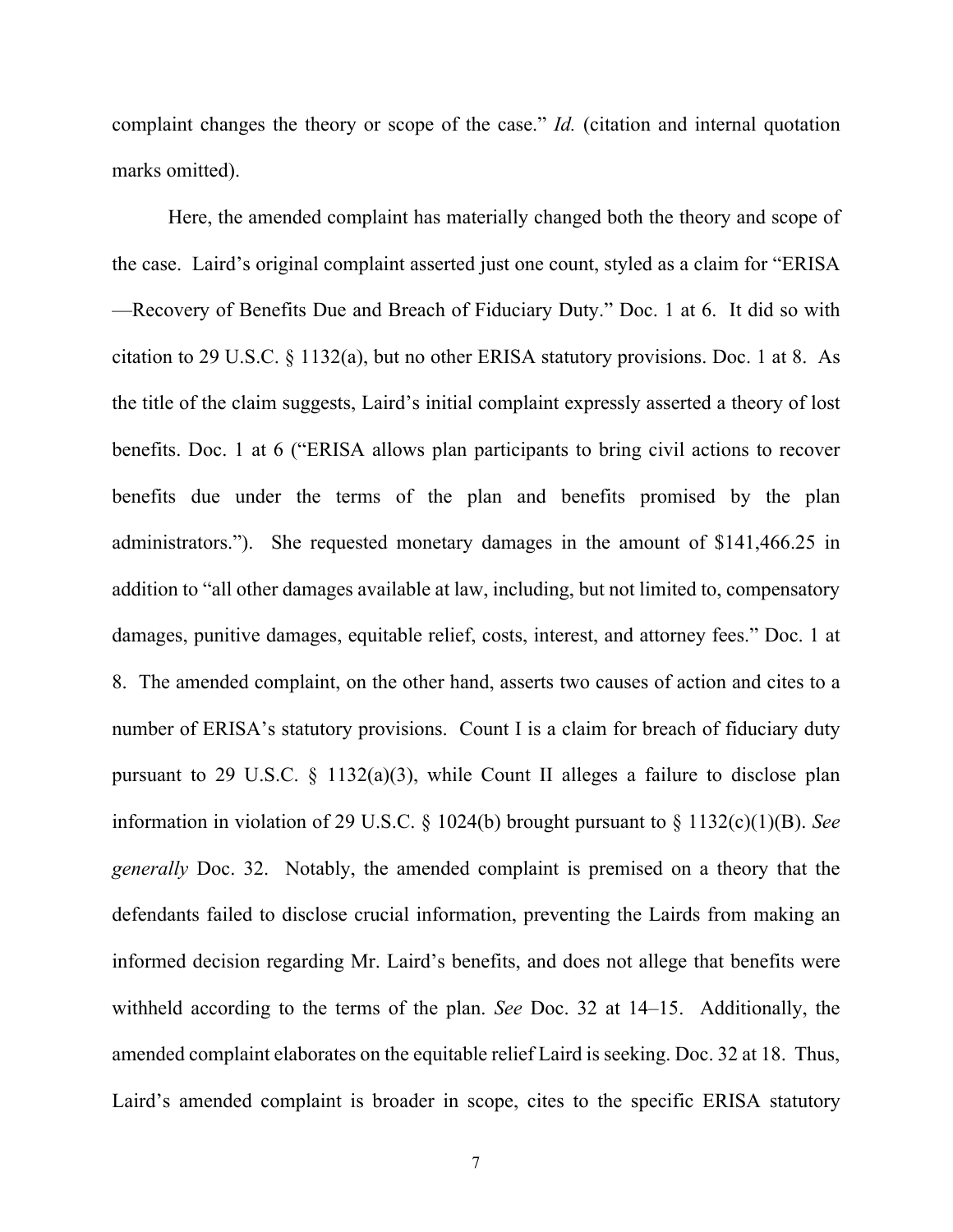provisions on which the claims rely, and fleshes out her theory of liability. AECOM was therefore entitled to "plead anew" in response to Laird's amended complaint.<sup>2</sup>

## **B. Section 1132(c)(1)(B)**

In Count II of the amended complaint, Laird seeks statutory penalties under 29 U.S.C. § 1132(c)(1)(B) for the defendants' alleged failure to comply with the disclosure requirements set forth in 29 U.S.C. § 1024(b). The defendants contend that Laird's § 1132(c)(1)(B) claim for statutory penalties should be dismissed because Laird has not alleged that a request for plan information was ever made. Sasser and Aetna additionally argue that they cannot be liable for statutory penalties because they are not plan administrators.

ERISA is the federal statutory scheme governing certain employee pension and welfare benefit plans by "setting forth certain general fiduciary duties applicable to the management" of these plans. *Varity Corp. v. Howe*, 516 U.S. 489, 496 (1996). ERISA does so by imposing upon plan administrators certain obligations, including the duty to disclose plan information to plan participants and beneficiaries. *See* 29 U.S.C. §§ 1022  $& 1024(b)$ . Section 1132(c)(1)(B), an enforcement mechanism, states in pertinent part:

Any administrator who fails or refuses to comply *with a request for any information* which such administrator is required by this subchapter to furnish to a participant or beneficiary . . . may in the court's discretion be personally liable to such participant or beneficiary in the amount of up to \$100 a day from the date of such failure or refusal, and the court may in its discretion order such other relief as it deems proper.

 $2$  Even if the scope or theory of the case had not changed with the filing of Laird's amended complaint, the court would construe the motion to dismiss as a motion for judgment on the pleadings pursuant to Rule 12(c). *See Whitehurst v. Wal-Mart Stores East, L.P.*, 329 F. App'x 206, 208 (11th Cir. 2008).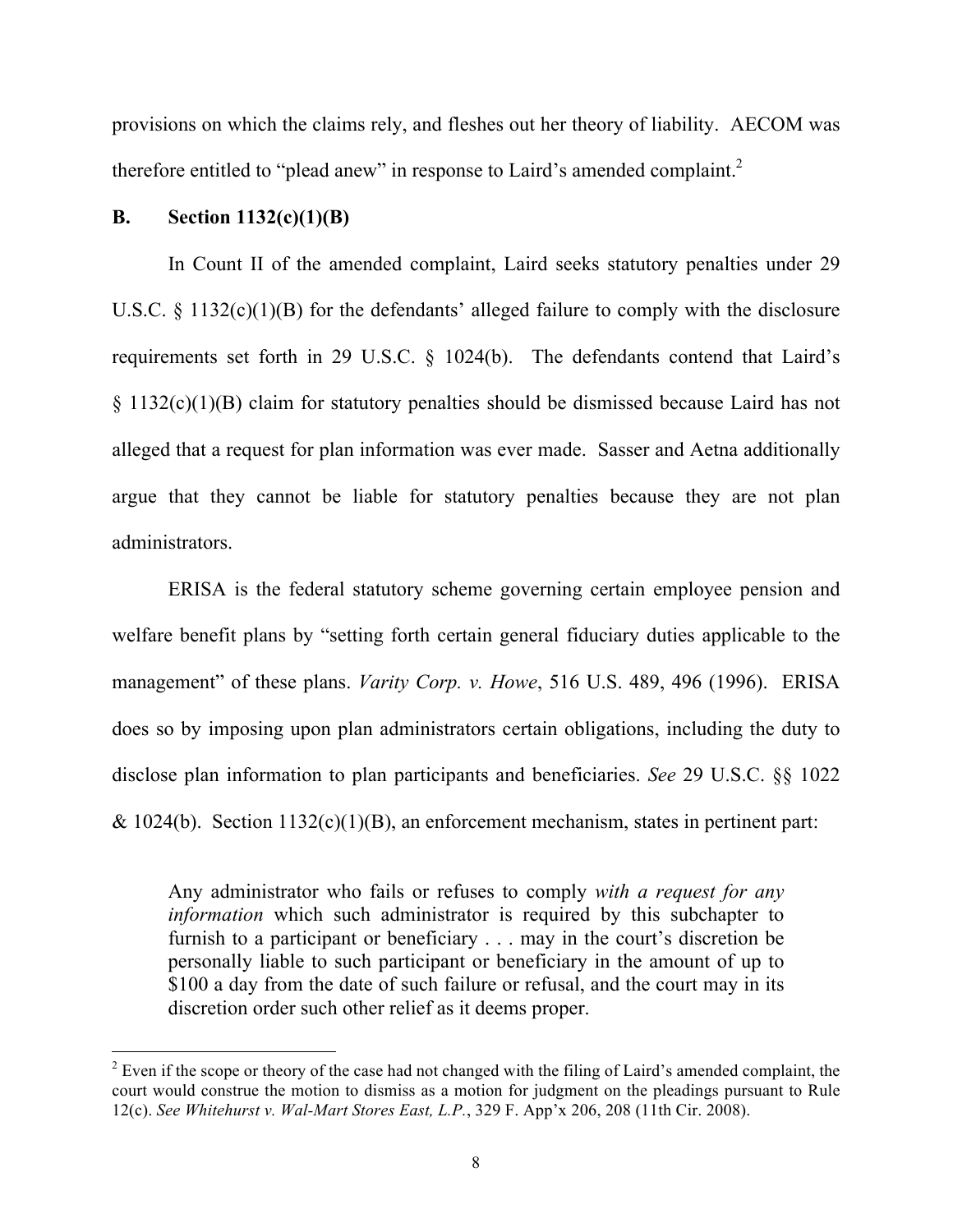29 U.S.C. § 1132(c)(1)(B) (emphasis added). Thus, § 1132(c)(1)(B) provides for statutory penalties in the event an ERISA plan administrator fails to provide required plan information upon request. On the other hand,  $\S$  1024(b)(1) requires administrators to furnish to participants and beneficiaries a copy of the SPD and "all modifications and changes . . . (A) within 90 days after he becomes a participant, or (in the case of a beneficiary) within 90 days after he first receives benefits, or (B) if later, within 120 days after the plan becomes subject to this part." 29 U.S.C.A. § 1024(b)(1). Subsection (B) also requires administrators to furnish to plan participants and beneficiaries an updated SPD every five years in the event the SPD has been amended. *See* 29 U.S.C.A. § 1024(b)(1)(B).

The plain language of the statute compels the dismissal of Laird's claim for statutory penalties pursuant to  $\S$  1132(c)(1)(B). Section 1132(c)(1)(B) unambiguously requires a "request for any information" for the statutory penalty to be appropriate. *See* 29 U.S.C. § 1132(c)(1)(B). Laird does not claim––either in the amended complaint or in her response brief––that she or Mr. Laird ever made a request for information. Indeed, Laird cites only to § 1024's subsection (b)(1) which, as demonstrated above, does not require a request for information and instead charges plan administrators with the duty to disclose plan information upon the occurrence of certain events. Notably, Laird does not refer to subsection (b)(4), which requires administrators to furnish certain information upon written request. *See* 29 U.S.C.A. § 1024(b)(4). According to ERISA's plain language, statutory penalties may attach to a violation of  $\S$  1024(b)(4), but not to a violation of  $\S$  1024(b)(1).

Laird contends that the defendants failed to provide Mr. Laird with an SPD within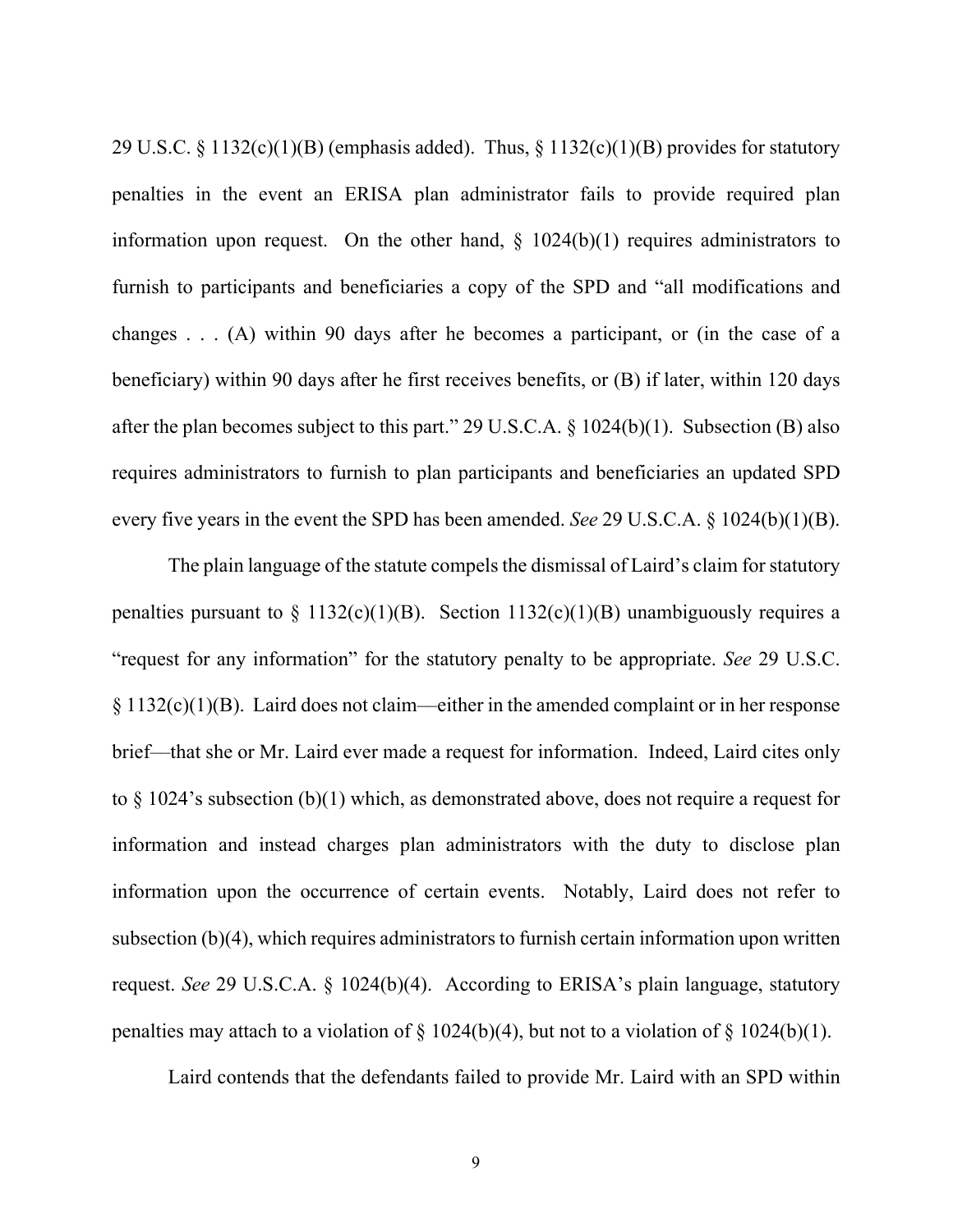90 days of becoming a plain participant, in violation of § 1024(b)(1)(A). Doc. 32 at 19. Laird goes on to allege that Mr. Laird never received an updated SPD in violation of § 1024(b)(1)(B). Doc. 32 at 19. While these facts are sufficient to support alleged violations of § 1024(b)(1), Laird does not allege that Mr. Laird ever made a request for information, and therefore has not pleaded sufficient information to support a  $\S 1132(c)(1)$ claim for statutory penalties. *See* Doc. 32 at 18–20. This conclusion comports not only with the statutory language, but with other courts' treatment of this issue. *See, e.g.*, *Rego v. Westvaco Corp.*, 319 F.3d 140, 149 (4th Cir. 2003) ("But even assuming arguendo that defendants violated  $\S$  1133 and  $\S$  1024(b)(1), it would contravene the clear text of § 1132(c)(1)(B) to choose liquidated damages as a remedy for those violations absent an active request for information by a beneficiary.") (internal quotation marks omitted); *Brown v. Aetna Life Ins. Co.*, 975 F. Supp. 2d 610, 619–20 (W.D. Tex. 2013); *Carder-Cowin v. Unum Life Ins. Co. of Am.*, 560 F. Supp. 2d 1006, 1014 (W.D. Wash. 2008) ("[W]here there has been no request for the information, courts have determined that there is no specific ERISA provision providing specific relief. . . [and] the court in its discretion may, but is not required to, provide equitable relief for a procedural violation of § 1024(b)(1).") (internal quotation marks omitted); *Otero Carrasquillo v. Pharmacia*, 382 F. Supp. 2d 300, 311–12 (D.P.R. 2005) ("A plan participant who requests that the plan administrator furnish him with information that should be provided automatically pursuant to  $\S$  1024(b)(1) triggers  $\S$  1132(c), and an administrator has thirty days to respond.").

Stymied by the statutory language, Laird turns to cases from the Ninth and D.C. Circuits in an attempt to salvage her  $\S$  1132(c)(1) claim for statutory penalties, both of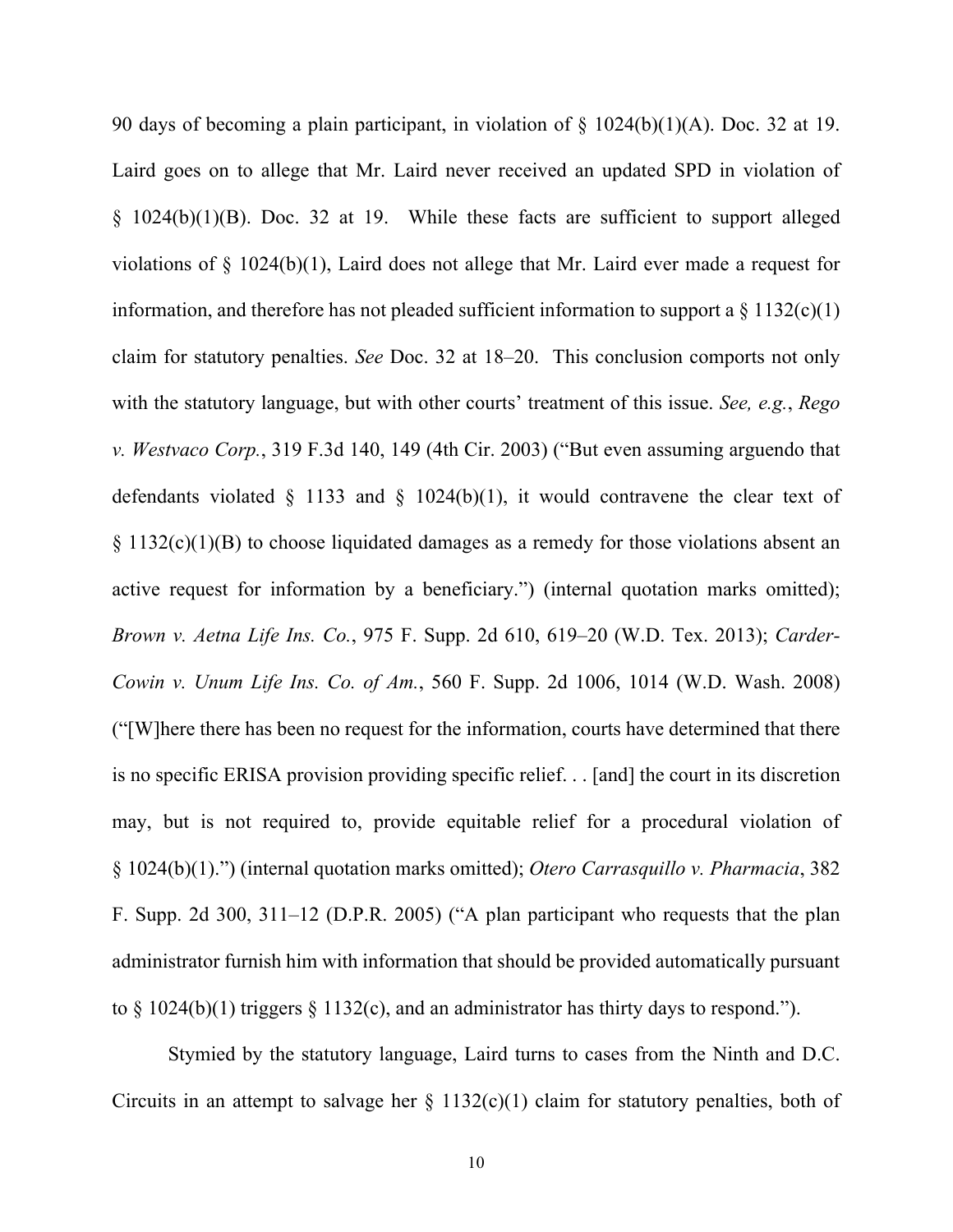which are distinguishable from the instant case. For example, Laird cites to *Crotty v. Cook*, where the defendant argued that it could not be held liable under  $\S$  1024(b)(1) because the plaintiff never made a written request for information. *See Crotty v. Cook*, 121 F.3d 541, 547–48 (9th Cir. 1997). However, the plaintiff in *Crotty* made an oral request for the plan information at issue, and the court cited to the statutory language in § 1132(c) (requiring a "request for any information") to hold that the plaintiff's request "did not have to be in writing for the civil enforcement penalty to apply." *Id.* at 548. Similarly, Laird cites to *Davis v. Liberty Mutual Insurance Company*, which held that statutory penalties under § 1132(c) were available to plaintiffs who had not made a request for plan information in writing because § 1024(b)(1) "imposes no written request requirement." *See Davis v. Liberty Mut. Inc. Co.*, 871 F.2d 1134, 1139 (D.C. Cir. 1989).

A survey of case law in other districts reveals that plaintiffs who have not made a request for information often attempt to secure statutory damages under § 1132(c) for an alleged violation of  $\S$  1024(b)(1) by employing an argument similar to the one Laird advances here (including by citing to *Davis* and *Crotty*). With good reason, this argument is routinely rejected. *See, e.g.*, *Carder-Cowin*, 560 F. Supp. 2d at 1014 (stating that "if an administrator fails to provide information *requested*, even if orally, the administrator may be liable under 29 U.S.C. § 1132(c) for damages" in holding that statutory damages under § 1132(c) are unavailable where there is no request for information).

"This case requires us to apply settled principles of statutory construction under which we must first determine whether the statutory text is plain and unambiguous." *Carcieri v. Salazar*, 555 U.S. 379, 387 (2009) (citing *United States v. Gonzales*, 520 U.S.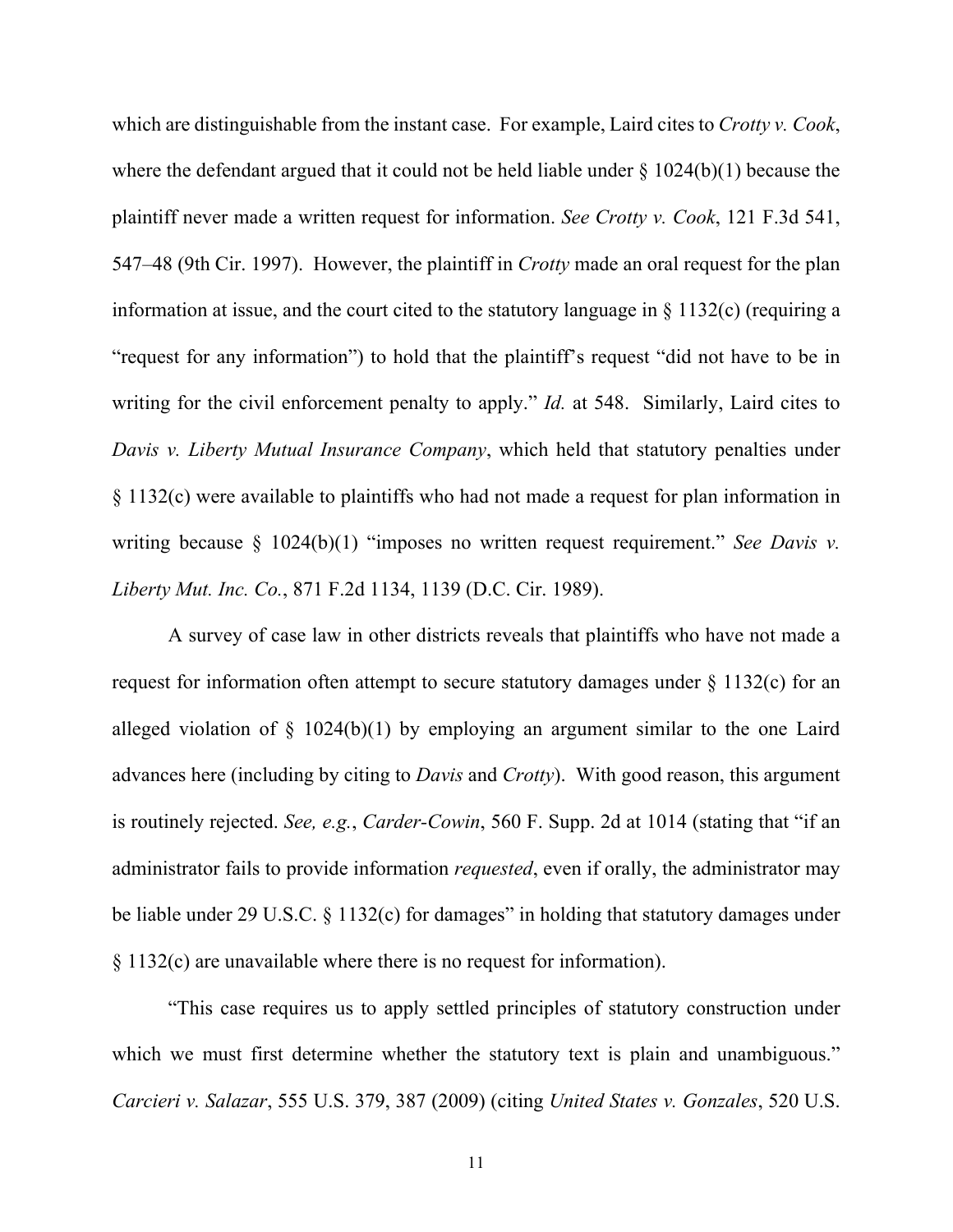1, 4 (1997)). "If it is, we must apply the statute according to its terms." *Id.* (citations omitted). Laird nevertheless asks the court to read out of  $\S$  1132(c)(1)(B) the explicit requirement of a request for information. The court declines. Laird's claim for statutory damages pursuant to  $\S 1132(c)(1)(B)$  fails to state a claim upon which relief can be granted. Accordingly, the motion to dismiss filed by AECOM and Sasser is granted as to Count II, and the motion for judgment on the pleadings filed by Aetna is granted as to Count II.

## **C. Section 1132(a)(3)**

Laird alleges in Count I that all of the defendants breached fiduciary duties by failing to inform Mr. Laird that his benefits were due to decrease from 100 percent to 65 percent by age 70. *See* Doc. 32 at 11–18. Specifically, Laird contends that the defendants failed to provide Mr. Laird with "current, correct, and complete Plan information," in violation of 29 U.S.C. § 1024(b), and that Mr. Laird would have chosen to increase his coverage had he been aware of the reduction in benefits. Doc. 32 at 15–16.

Sections 1022 and 1024(b) require administrators to provide participants with an SPD which "shall be written in a manner calculated to be understood by the average plan participant," and must contain information regarding "circumstances which may result in disqualification, ineligibility, or denial of loss or benefits." 29 U.S.C. § 1022(b); *see also* 29 U.S.C. § 1024(b)(1). The objective is to provide participants and beneficiaries with "clear, simple communication." *CIGNA Corp. v. Amara*, 563 U.S. 421, 437 (2011).

To that end,  $\S 1132(a)(3)$  permits

a participant, beneficiary, or fiduciary (A) to enjoin any act or practice which violates any provision of this subchapter or the terms of the plan, or (B) to obtain other appropriate equitable relief (i) to redress such violations or (ii)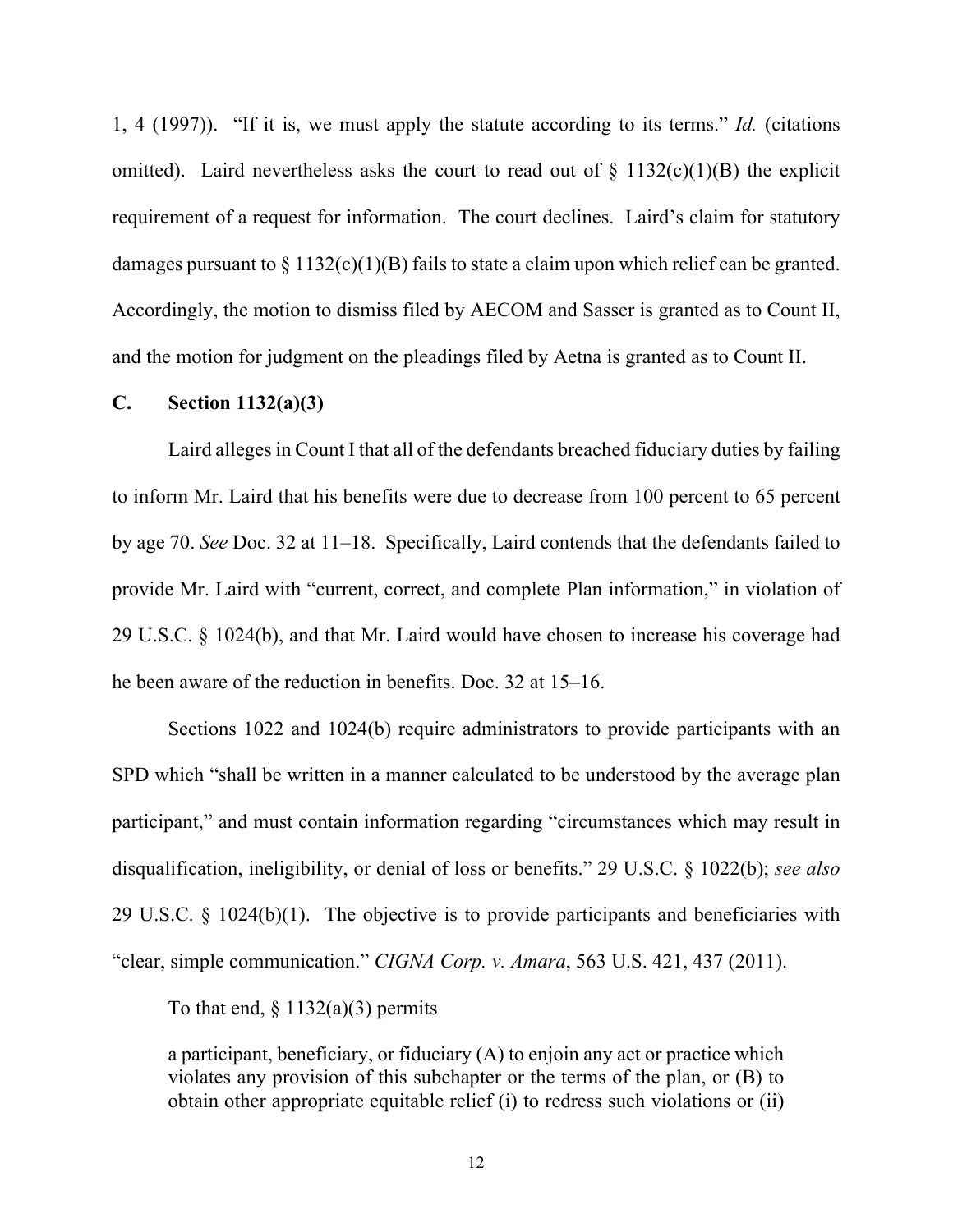to enforce any provisions of this subchapter or the terms of the plan[.]

29 U.S.C. § 1132(a)(3). Section 1132(a)(3) thus acts "as a safety net, offering appropriate equitable relief for injuries caused by violations that  $\S$  [1132] does not elsewhere adequately remedy." *Varity*, 516 U.S. at 512. The Supreme Court has held that plaintiffs are permitted to seek individual relief under 29 U.S.C. § 1132(a)(3) for an alleged breach of fiduciary duty. *See id.* at 507–15. Indeed, individuals alleging a violation ERISA's disclosure obligations who are not able to sue under the terms of the plan pursuant to  $\S 1132(a)(1)(B)$ , cannot seek statutory penalties pursuant to  $\S 1132(c)(1)(B)$ , or otherwise have no other feasible path to relief often assert claims under § 1132(a)(3). In *Amara*, the Supreme Court posited that "it is not difficult to imagine how the failure to provide proper summary information" would injure employees, casting doubt on the proposition "that Congress would have wanted to bar those employees from relief." *Amara*, 563 U.S. at 444.

A survey of the case law from this and other circuits reveals that an alleged violation of the disclosure obligations set out in §§ 1022 and 1024(b) constitutes a breach of fiduciary duty––the "act or practice which violates any provision of this subchapter"––supporting a claim under § 1132(a)(3). *See, e.g.*, *Amara*, 563 U.S. at 432 & 438 (finding that violations of the disclosure obligations set out in §§ 1022 and 1024 form the basis for a § 1132(a)(3) claim); *Silva v. Metro. Life Ins. Co.*, 762 F.3d 711, 721–23 (8th Cir. 2014) (finding a viable § 1132(a)(3) claim where the plaintiff argued that the plan administrator "breached an ERISA-imposed fiduciary duty by failing to provide [plaintiff] with a summary plan description"); *Singletary v. United Parcel Serv., Inc.*, 828 F.3d 342, 348–49 ("Because it violates an ERISA provision for a Plan Administrator not to provide a valid SPD to a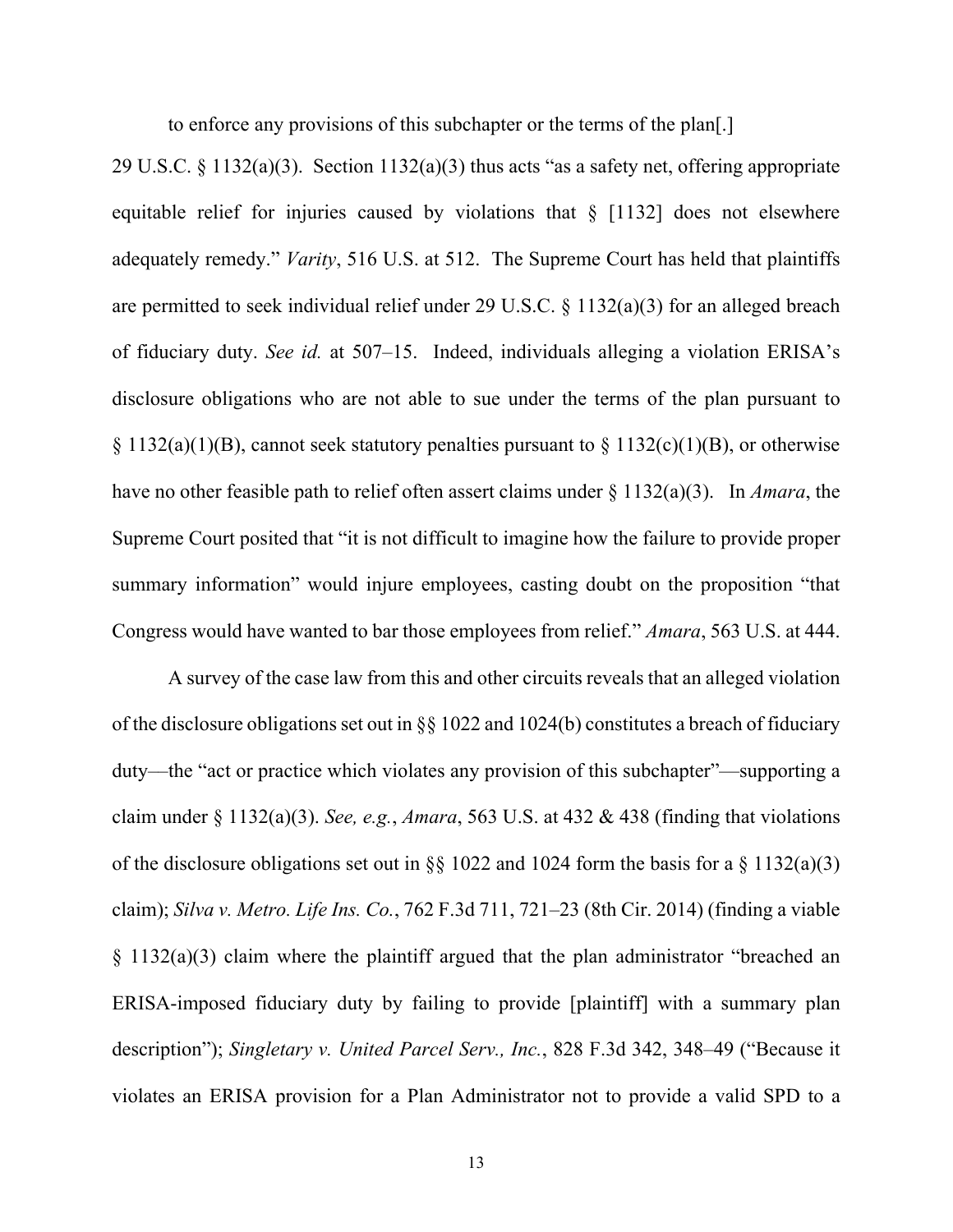beneficiary or participant . . . it may be that a claim for failure to disclose . . . could also have been brought under [§ 1132's] subsection (a)(3)."); *Poole v. Life Ins. Co. of N. Am.*, 984 F. Supp. 2d 1179, 1189 (concluding that a plaintiff's § 1132(a)(3) claim should survive a Rule 12(b)(6) motion where the "complaint alleges that Defendants each owed fiduciary duties to Mr. Poole, that in failing to furnish him with Plan documents they breached their duties, and that he has been harmed because he entered a third-party settlement illadvisedly"). As already stated, Laird has alleged a violation of ERISA's disclosure obligations. Thus, the court finds that Count I states a viable theory for a breach-offiduciary-duty claim under  $\S$  1132(a)(3).

# *1. AECOM*

AECOM argues that Count I should be dismissed because (1) it informed Mr. Laird of the change by making the SPD available, and (2) Laird's  $\S$  1132(a)(3) claim is merely an attempt to disguise her claim for monetary damages as a claim for equitable relief. The first argument is an attempt to litigate the merits of the lawsuit at the motion-to-dismiss stage. To summarize, Laird contends that AECOM failed to disclose vital plan information, resulting in a loss that would not have occurred had AECOM fulfilled its fiduciary duty to disclose the information. In response, AECOM claims that it did provide Mr. Laird with the information indicating his benefits would reduce at age 70. *See* Doc. 34 at 13–14 ("[T]he SPD that informs all Plan participants of the reduction to 65% at age 70 . . . was available for examination at specified locations and online."). However, this is not an appropriate inquiry at the motion-to-dismiss stage for a  $\S$  1132 breach-of-fiduciary-duty claim. Instead, the court need only test the legal sufficiency of Laird's factual allegations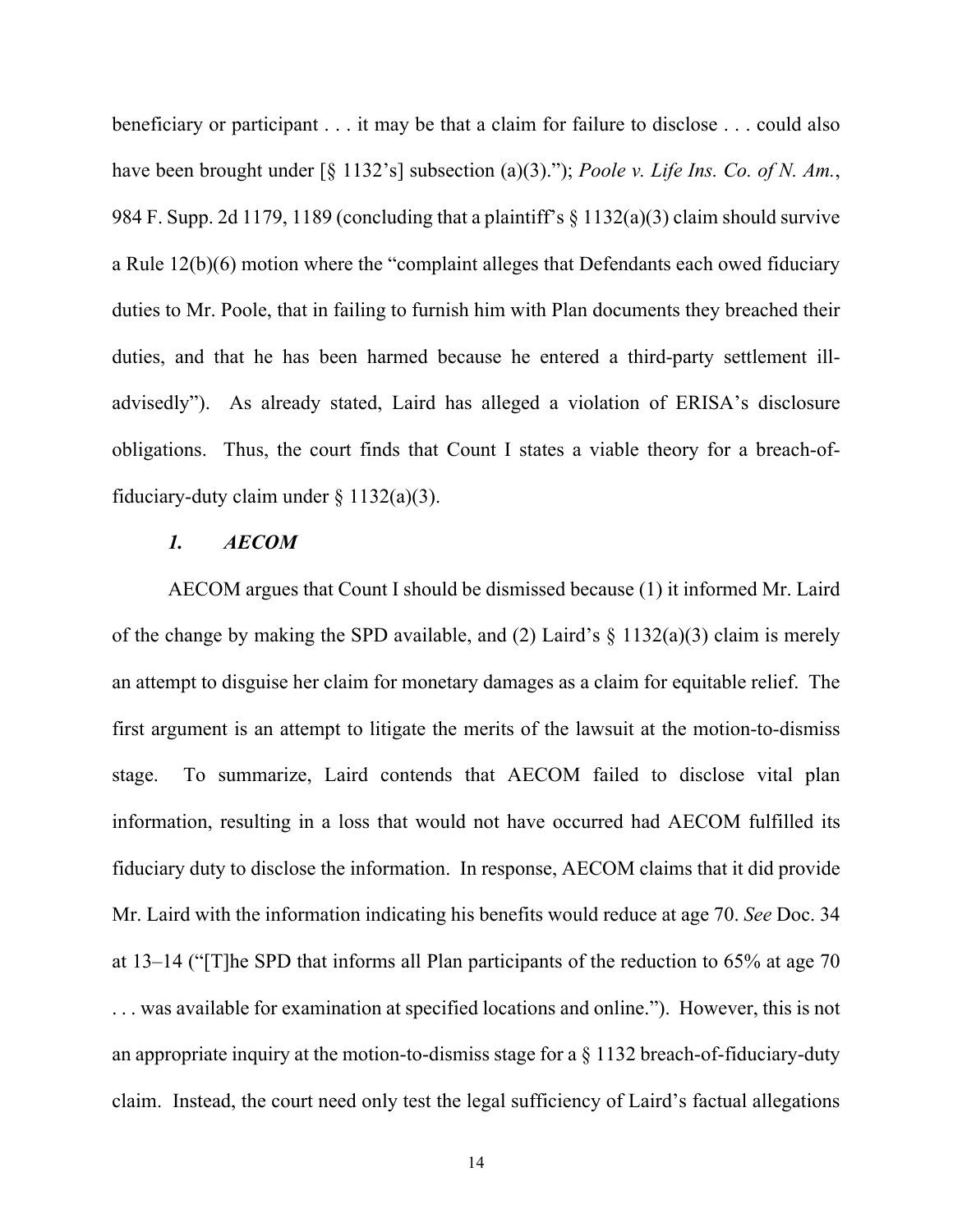supporting her claim for breach of fiduciary duty under  $\S$  1132(a)(3). Laird has alleged that all of the defendants breached their duty to provide the Lairds with plan information indicating that the payout under Mr. Laird's policy was set to reduce to 65% by age 70. Doc. 15–17. She also contends that AECOM and Sasser affirmatively represented that the payout was still 100% after he had turned 70. Doc. 32 at 12–15. This is sufficient to survive a motion to dismiss.

Next, AECOM argues that Laird's claim should be dismissed because she asserts that she is entitled to "lost benefits" worth \$141,466.25 when "the Plan does not provide for any benefits beyond which she has already been paid." Doc. 34 at 14. Laird correctly contends that a breach-of-fiduciary-duty claim under  $\S$  1132(a)(3) is available "where a defendant fails to disclose material Plan information and the plaintiff cannot obtain relief under the terms of the plan." Doc. 45 at 19. Laird tacitly admits that she is not seeking relief under the terms of the plan, because the terms of the plan were that Mr. Laird's benefits were to reduce to 65% at age 70. It is, instead, the failure to disclose these terms that Laird challenges.

The court must first consider the nature of Laird's request for relief in determining whether she has stated a viable claim under § 1132(a)(3). *Mertens v. Hewitt Assocs.*, 508 U.S. 248, 254 (1993); *see generally Cook v. Campbell*, 482 F. Supp. 2d 1341 (M.D. Ala. 2007). "While a participant or beneficiary may bring a claim for individualized relief pursuant to 29 U.S.C. § 1132(a)(3), relief is limited to 'appropriate equitable relief.'" *Cook*, 482 F. Supp. 2d at 1358 (quoting 29 U.S.C.  $\S$  1132(a)(3)). The term "equitable relief" refers to "those categories of relief that were typically available in equity," and does not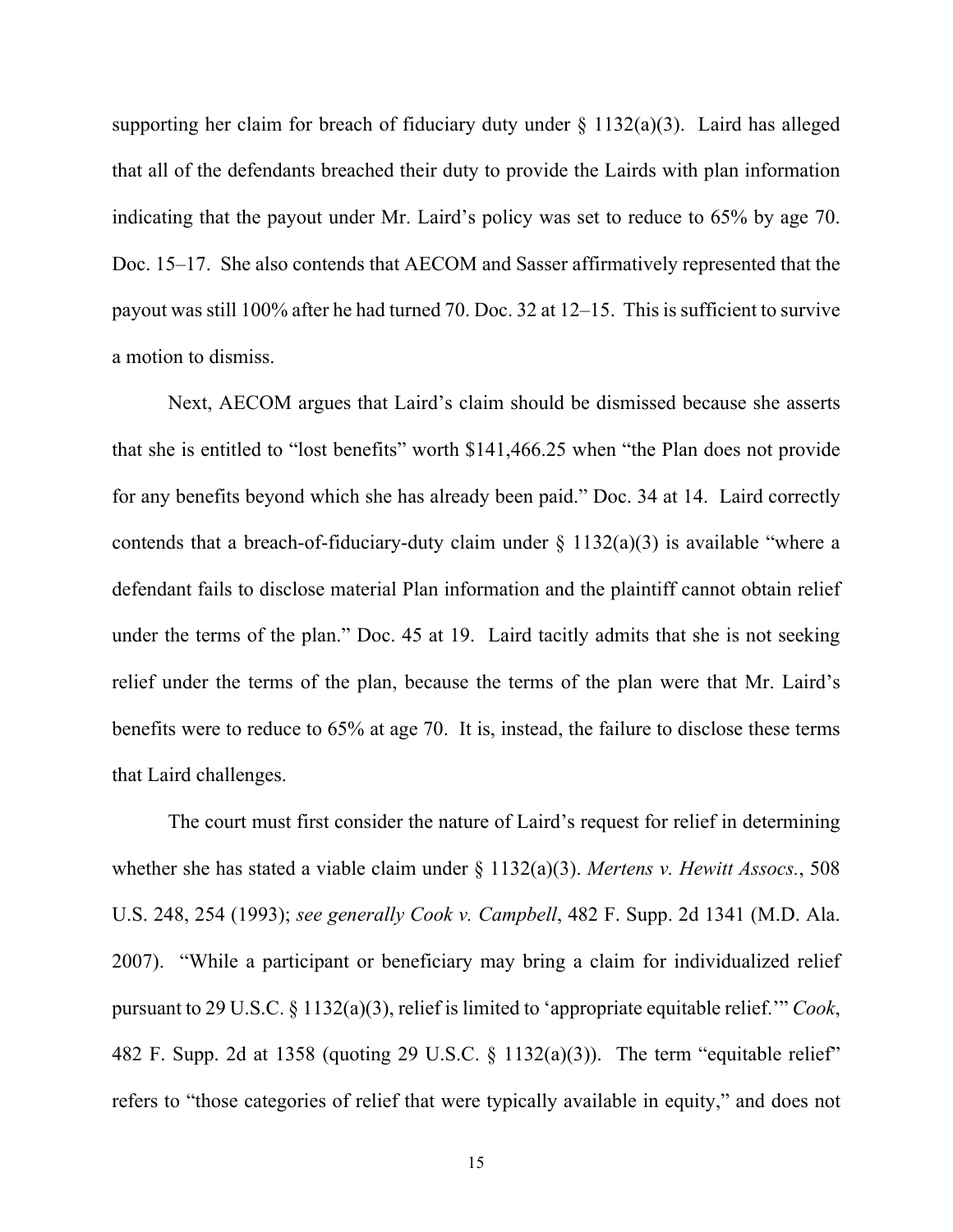include compensatory damages, which are a "classic form of *legal* relief." *Mertens*, 508 U.S. at 254, 56. Whether a remedy is legal or equitable is determined by "the basis for the plaintiff's claim and the nature of the underlying remedies sought." *Great-West Life & Annuity Ins. Co. v. Knudson*, 534 U.S. 204, 213 (2002) (internal quotation marks omitted).

AECOM relies on *Cook v. Campbell* for the proposition that Laird is seeking monetary––and not equitable––relief. But AECOM fails to account for a key distinction between the facts in *Cook* and Laird's claim here. In short, the plaintiffs in *Cook* argued that they suffered monetary losses as a direct result of the defendant's breach of fiduciary duty. *See Cook*, 482 F. Supp. 2d at 1357–59. After a detailed analysis of the relevant case law, the court turned to the complaint to ascertain "the basis of Plaintiffs' claims and the nature of the relief sought." *Id.* at 1358. After determining that the plaintiffs alleged a breach of fiduciary duty that caused them financial loss, the court concluded that the plaintiffs failed to establish that the relief they requested was equitable because they expressly sought "monetary damages in the form of benefits owed," but did not specify the "equitable mechanism through which the monetary payment of promised benefits can be accomplished under  $\S$  [1132(a)(3)]." *Id.* at 1359. Thus, the plaintiffs sought "a legal remedy which is not available" under § 1132(a)(3). *Id.*

Laird does seek to recover "damages of \$141,466.25 in lost benefits, plus costs, interest, and attorney's fees." Doc. 32 at 18. However, unlike the plaintiff in *Cook*, Laird identifies the "equitable mechanism" through which her remedy can be awarded by requesting several forms of equitable relief. *See* Doc. 32 at 18. And, as *Cook* points out, other courts dismissing  $\S$  1132(a)(3) claims where the plaintiff has "repackaged" legal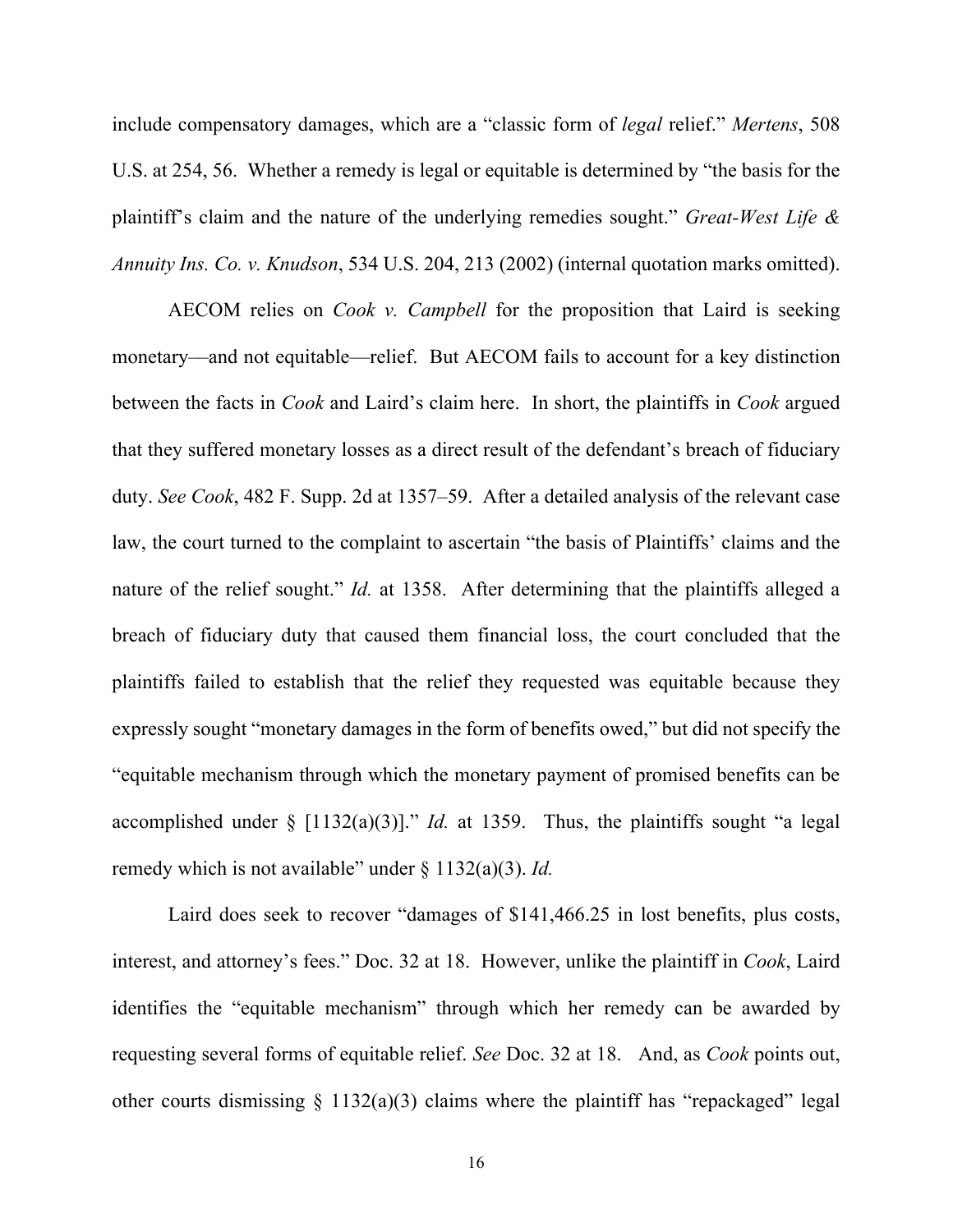claims as equitable ones have done so only after determining that ERISA elsewhere provides the plaintiff with an adequate remedy. *See Jones v. Am. Gen. Life & Acc. Ins. Co.*, 370 F.3d 1065, 1073–74 (11th Cir. 2004) (holding that, before dismissing a § 1132(a)(3) claim for failure to state a claim, the district court should have considered whether plaintiff's allegations were sufficient to state a claim under § 1132(a)(1)(B)); *Ogden v. Blue Bell Creameries U.S.A., Inc.*, 348 F.2d 1284, 1288 (11th Cir. 2003) ("The central focus of the *Varity* inquiry involves whether Congress has provided an adequate remedy for the injury alleged elsewhere in the ERISA statutory framework.").

At first blush, Laird functionally seeks "to impose personal liability on [the defendants] for a contractual obligation to pay money––relief that was not typically available in equity." *Great-West*, 534 U.S. at 210. Such a request is often considered to be legal relief. *See id.* ("Almost invariably suits seeking (whether by judgment, injunction, or declaration) to compel the defendant to pay a sum of money to the plaintiff are suits for money damages . . . since they seek no more than compensation for loss resulting from the defendant's breach of legal duty.") (internal quotation marks omitted). However, the United States Supreme Court's 2011 opinion in *Amara*<sup>3</sup> expands on the traditional concept of "equitable relief" under § 1132(a)(3). The beneficiary plaintiffs in *Amara*, like Laird, claimed that CIGNA violated its disclosure obligations by omitting and misrepresenting vital information relating to plan changes. *See Amara*, 563 U.S. at 424–32. Concluding that CIGNA's "descriptions of its new plan were significantly incomplete and misled its

 <sup>3</sup> Even to the extent *Cook* lends any material support to AECOM's argument, *Cook* was decided four years before *Amara*.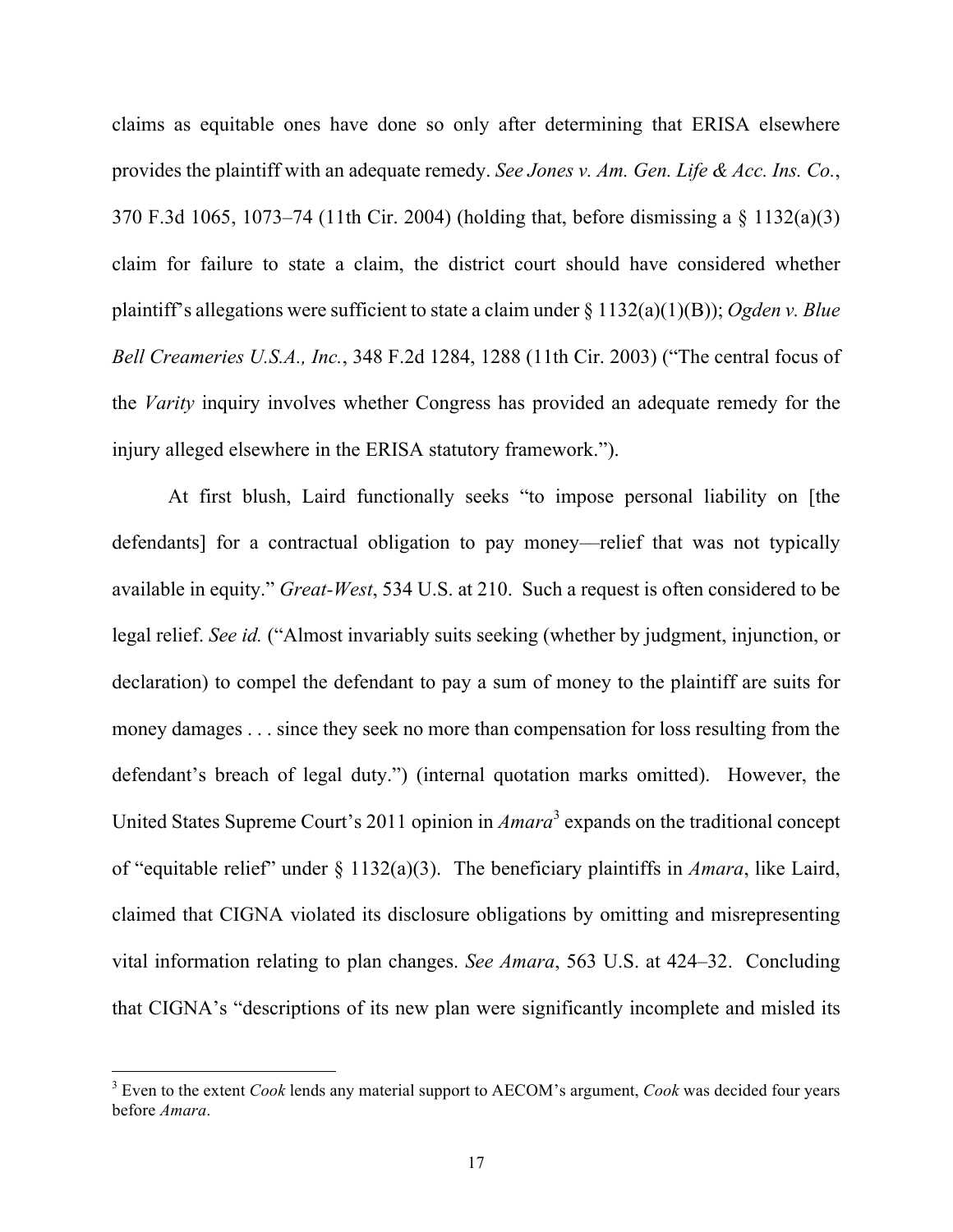employees," the district court reformed the terms of the plan under  $\S$  1132(a)(1)(B) to reflect CIGNA's promises and to match the employees' reasonable expectations.<sup>4</sup> See id. at 432–34. The Supreme Court held that the district court lacked the authority under  $\S$  1132(a)(1)(B) to reform the terms of the plan, but that it could have done so under § 1132(a)(3). *See id.* at 438.

Next, the Supreme Court engaged in a detailed discussion of the district court's remedy, concluding that it closely resembled three types of traditionally equitable relief: reformation, estoppel, and surcharge. *See id.* at 440–42. The power to reform contracts, according to the Court, historically was employed by equity courts to prevent fraud. *Id.* at 440. The equitable doctrine of estoppel strives to place the plaintiff in the same position in which she would have been had the representations been true. *Id.* at 441. And, even though it takes the form of a monetary payment, a surcharge is equitable and was traditionally awarded in the event of losses resulting from a trustee's breach of duty or to prevent unjust enrichment. *Id.* at 441–42. Thus, "contrary to the District Court's fears, the types of remedies the court entered here fall within the scope of the term 'appropriate equitable relief' in § [1132(a)(3)]." *Id.* at 442. Finally, the Court held that a plaintiff would have to show actual harm and causation, and not necessarily "detrimental reliance," to demonstrate an injury. *See id.* at 444–45.

Like the plaintiffs in *Amara*, Laird contends that AECOM both failed to disclose

<sup>&</sup>lt;sup>4</sup> The district court did so under § 1132(a)(1)(B) and not § 1132(a)(3) in part because it was concerned that reformation of the plan would not constitute equitable relief in light of the Supreme Court's holdings in *Mertens* and *Great-West*. *See Amara*, 563 U.S. at 438.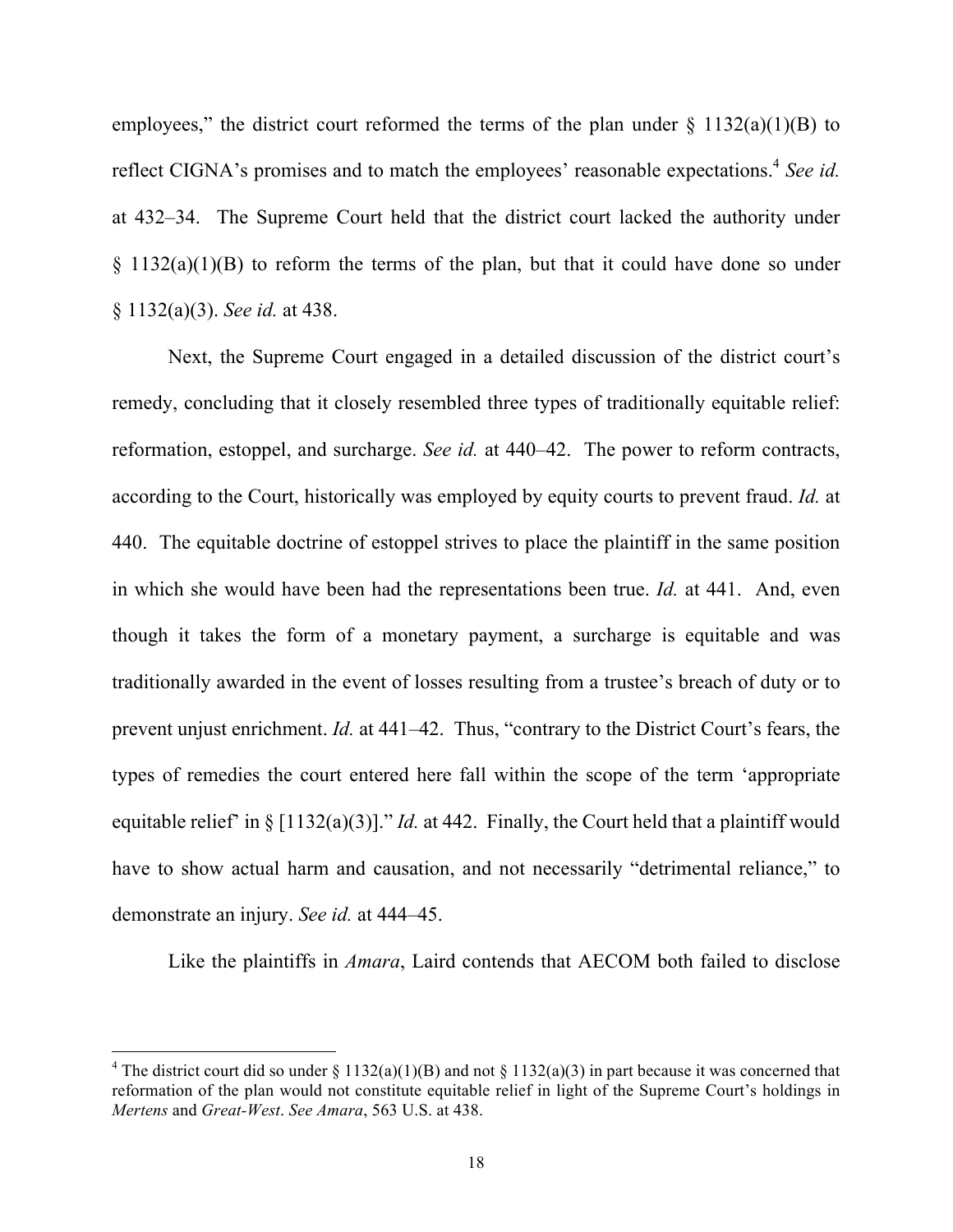vital plan information and made affirmative misrepresentations concerning the plan's payout. And the district court in *Amara* concluded that CIGNA had violated its disclosure obligations under § 1024(b), which Laird has alleged here. *See id.* at 421. She also claims to have suffered harm as a result of the lack of disclosure and alleges direct causation between the defendants' conduct and her injury. Thus, Laird has pleaded sufficient facts that, if proven, could entitle her to relief similar to that which *Amara* authorizes under § 1132(a)(3).

Recognizing the parallels between Laird's claims and the relief in *Amara*, AECOM maintains that the relevant portion of the Supreme Court's opinion in *Amara* is dictum and cannot be relied upon for the proposition that the district court's remedy in that case constituted equitable relief authorized by  $\S$  1132(a)(3). Doc. 46 at 16–17. This argument has been expressly rejected by at least one circuit court of appeals. *See Geralds v. Entergy Servs., Inc.*, 709 F. 3d 448, 452 (5th Cir. 2013) ("Even assuming it is dictum, however, we give serious consideration to this recent and detailed discussion of the law by a majority of the Supreme Court."). This court is similarly reticent to disregard a majority of the Supreme Court––whether or not strictly classified as dictum. This is especially the case when the Supreme Court unambiguously concluded that the "types of remedies the court entered here fall within the scope of the term 'appropriate equitable relief' in § [1132(a)(3)]." *Amara*, 563 U.S. at 442 (quoting 29 U.S.C. § 1132(a)(3)).

While the Eleventh Circuit has yet to analyze the relief sought in a section 1132(a)(3) claim in the wake of the Supreme Court's holding in *Amara*, other circuit courts of appeals have addressed this precise issue. For example, the Ninth Circuit has noted that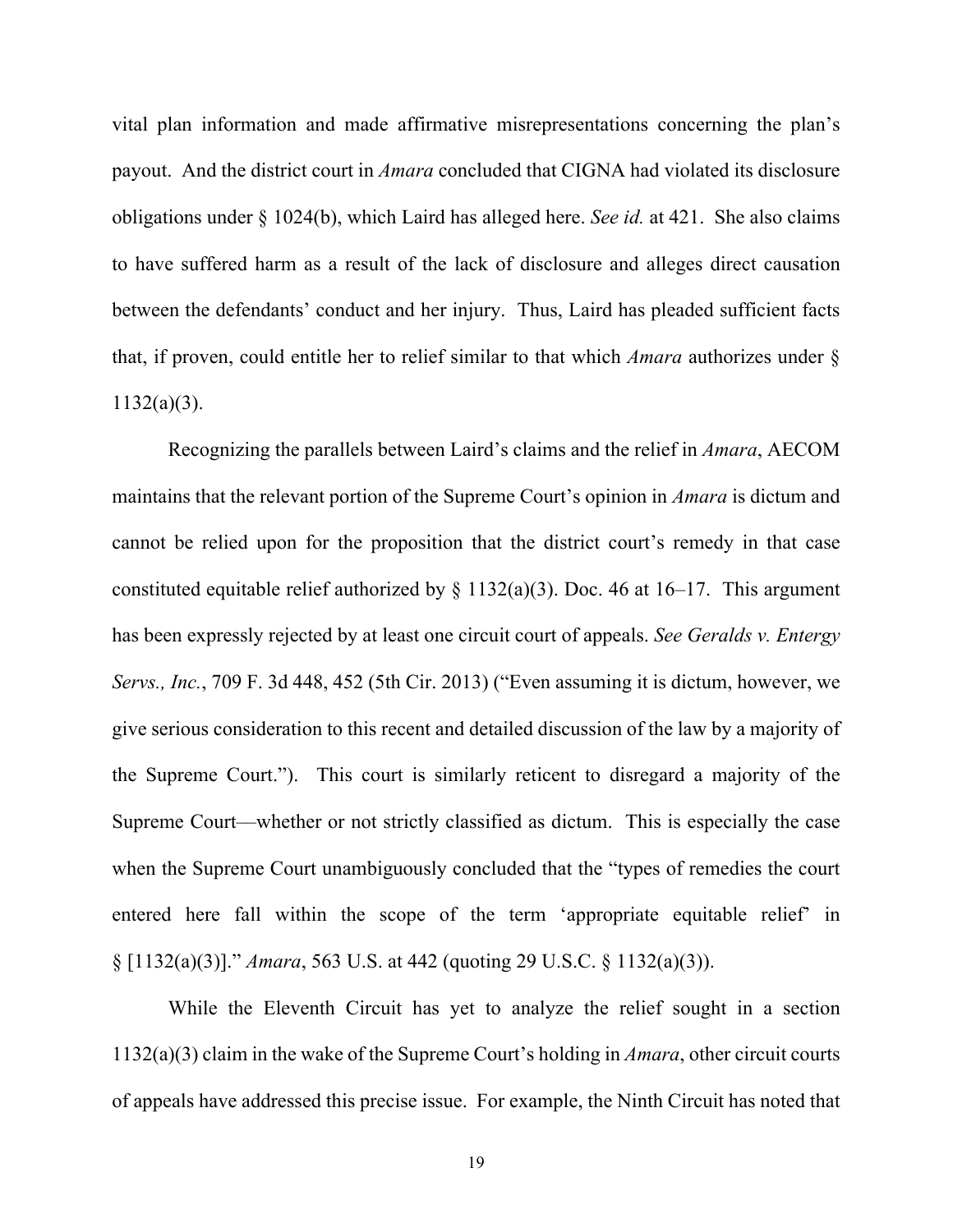*Amara* "held that § 1132(a)(3) authorized equitable relief in the form of plan reformation," in concluding that "[t]he fact that th[e] relief takes a monetary form does not remove it from the category of equitable relief." *Moyle v. Liberty Mut. Ret. Benefit Plan*, 823 F.3d 948, 960 (9th Cir. 2016). Similarly, the Eighth Circuit held that a plaintiff stated a viable breach of fiduciary duty claim under  $\S$  1132(a)(3) by alleging that the plan administrator failed to furnish the SPD, and that the surcharge requested was equitable under *Amara*. *See Silva*, 762 F.3d at 722 ("[T]he Supreme Court's decision in *Amara* changed the legal landscape by clearly spelling out the possibility of an equitable remedy under ERISA for breaches of fiduciary obligations by plan administrators."). Other circuits share this view of *Amara*. *See Kenseth v. Dean Health Plan, Inc.*, 722 F.3d 869, 882 (7th Cir. 2013) ("Thus, under [*Amara*, a plaintiff] may seek make-whole money damages as an equitable remedy under section  $1132(a)(3)$  if she can in fact demonstrate that [the defendant] breached its fiduciary duty to her and that the breach caused her damages."); *Geralds*, 709 F.3d 448, 452 (5th Cir. 2013) (concluding that based on the "depth of the Court's treatment of the issue . . . *Amara*'s pronouncements about surcharge as a potential remedy under § [1132(a)(3)] should be followed," even if they could be considered dicta).

Furthermore, at least one court in this district has followed a similar path. In *Poole v. Life Insurance Company of North America*, the plaintiff brought two claims––one for the recovery of lost benefits under  $\S$  1132(a)(1)(B) and one for breach of fiduciary duty claim under § 1132(a)(3). *See generally Poole v. Life Ins. Co. of North Am.*, 984 F. Supp. 2d 1179 (M.D. Ala. 2013). However, the plaintiff in *Poole* was willing to concede that he was not entitled to benefits under  $\S 1132(a)(1)(B)$  and would proceed solely on a breach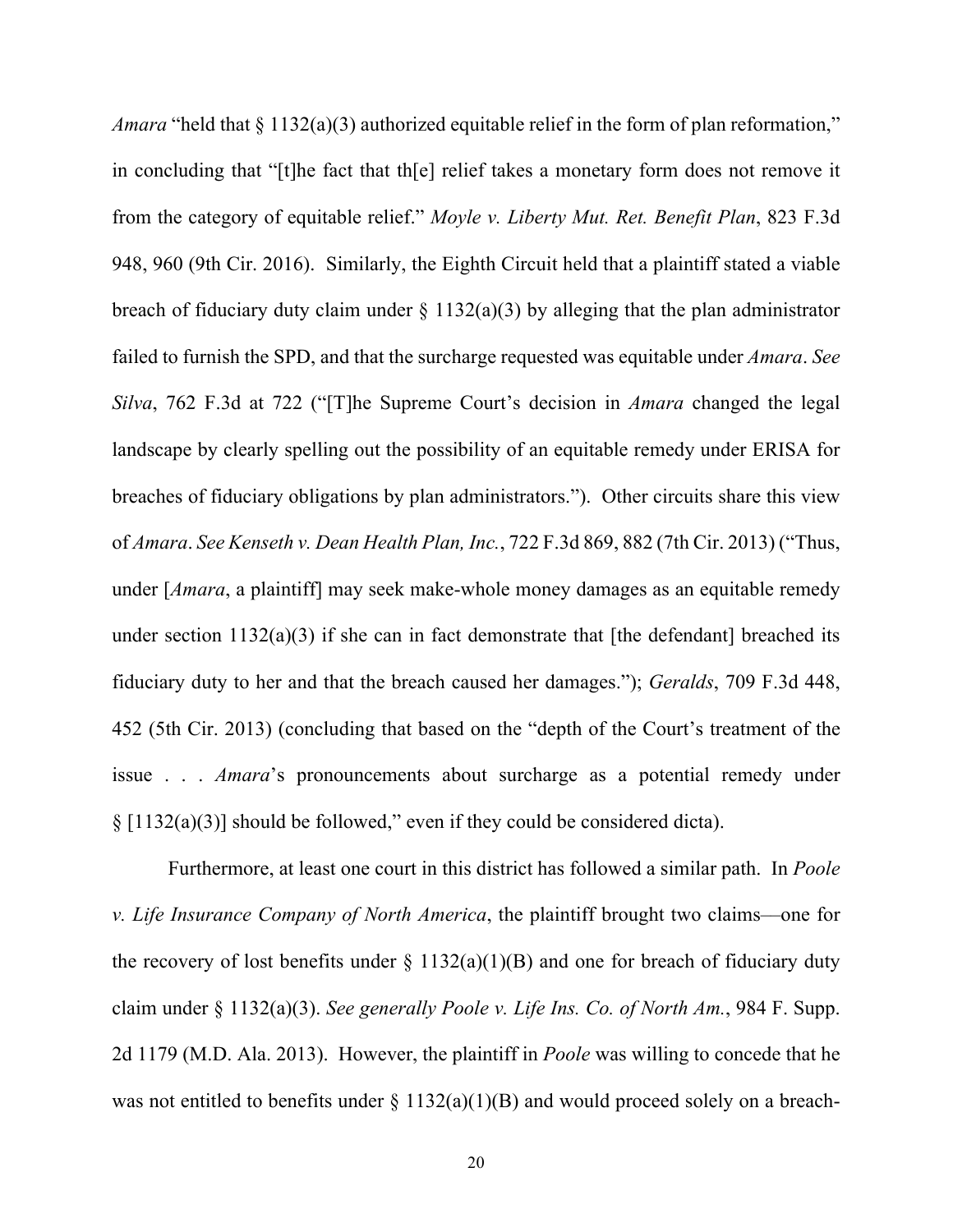of-fiduciary-duty theory under § 1132(a)(3). *Id.* at 1186. This is, in practical effect, what Laird has done here. Almost identically, the plaintiff in *Poole* claimed that the plan administrator failed to furnish plan information, thus preventing an informed benefits decision. *See id.* at 1187. The *Poole* court concluded that the factual allegations did not support a claim for benefits due under § 1132(a)(1)(B). *Id.* at 1187–88. Finding the proper inquiry to be whether the allegations underlying the  $\S 1132(a)(3)$  claim could also support a cause of action under  $\S 1132(a)(1)(B)$ , the court concluded that the plaintiff would be left with no remedy if it dismissed his  $\S 1132(a)(3)$  claim. *Id.* at 1188. Importantly, the plaintiff in *Poole* had also requested relief in the form of an injunction and reformation of the plan. *See id.* ("Mr. Poole cites several Supreme Court cases that have held that ERISA plaintiffs may seek the same equitable remedies that he seeks in a § [1132(a)(3)] claim (*i.e.*, reformation, restitution, and injunction).").

Like the plaintiff in *Poole*, Laird claims that she has suffered a loss due to a failure to disclose required plan information since she and her husband would have elected additional coverage had they been properly informed of the plan's terms. Moreover, Laird has tacitly admitted that she has no claim for benefits due under  $\S 1132(a)(1)(B)$ . Finally, she also seeks relief in the form of an injunction and reformation of the plan's terms, among other requests. Therefore, without a claim under  $\S$  1132(a)(1)(B), dismissing Laird's § 1132(a)(3) claim would leave her with no relief at all—a result the Supreme Court and Eleventh Circuit have found to be untenable. *See Poole*, 984 F. Supp. 2d at 1188 (citing *Jones*, 370 F.3d at 1073–74). Indeed, the holding in *Amara* was premised on this theory: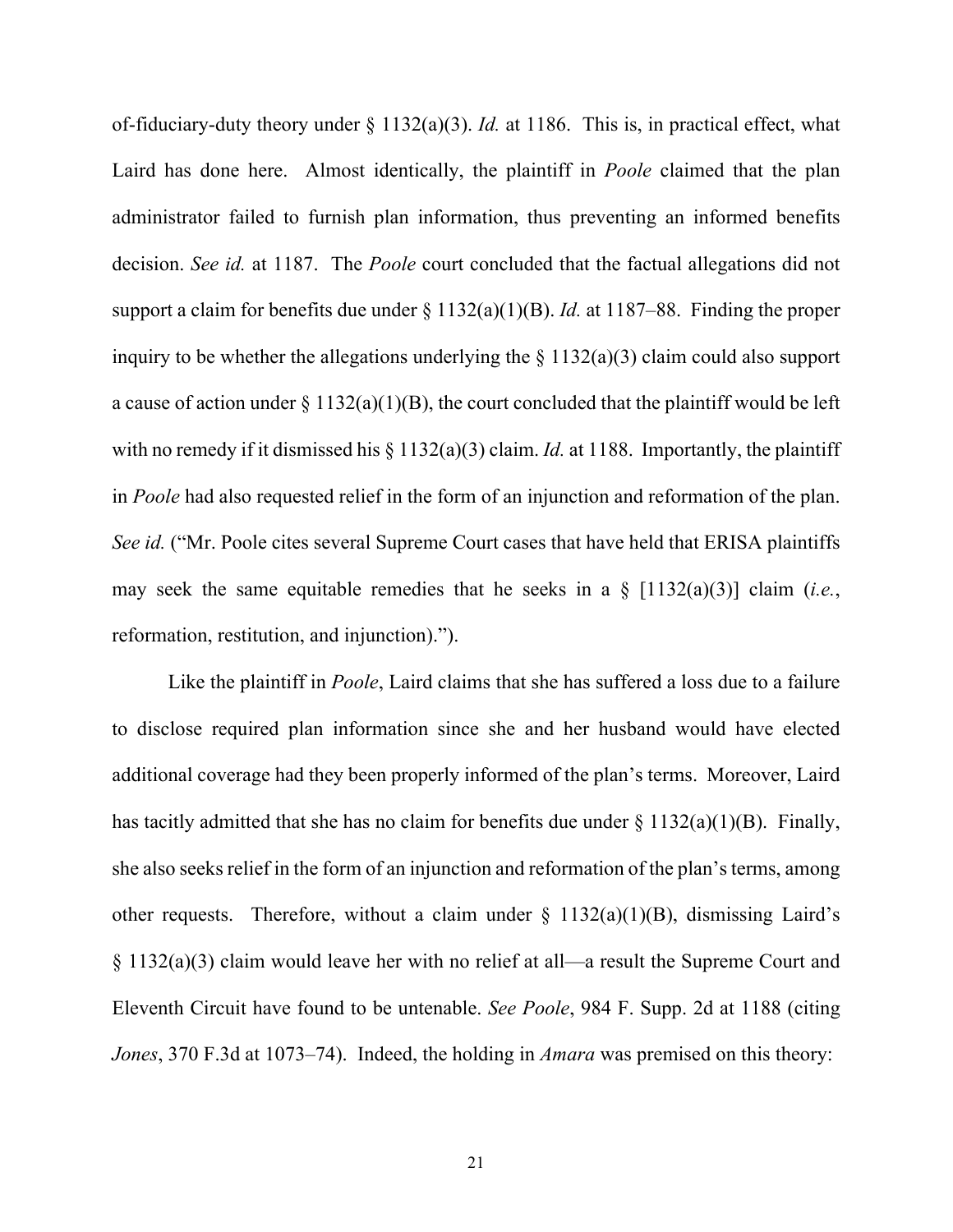In the present case, it is not difficult to imagine how the failure to provide proper summary information, in violation of the statute, injured employees even if they did not themselves act in reliance on summary documents which they might not themselves have seen—for they may have thought fellow employees, or informal workplace discussion, would have let them know if, say, plan changes would likely prove harmful. We doubt that Congress would have wanted to bar those employees from relief.

### *Amara*, 563 U.S. at 444.

For these reasons, AECOM's motion to dismiss Count I is due to be denied. The Supreme Court's ruling in *Amara* and the lower courts' interpretation of that opinion provide a clear avenue for Laird to bring a breach-of-fiduciary-duty claim against AECOM under  $\S 1132(a)(3)$  for an alleged violation of its disclosure obligations.

# *2. Aetna*

Aetna argues that it cannot be held liable for a breach of fiduciary under  $\S 1132(a)(3)$ because it is not the plan administrator and was under no duty to provide the Lairds with plan information, nor was it under a duty to correct any purported disclosure violation by AECOM. Doc. 47-1 at 11–12. Aetna also contends that it is a fiduciary of the plan only with respect to the claims-administration process, which "does not make Aetna jointly liable with the Plan Administrator for other purposes." Doc. 17-1 at 16. However, Aetna's arguments are unavailing at this stage of the proceedings. Even accepting Aetna's argument that it is not the plan administrator and cannot be held liable under the *de facto* administrator doctrine, the court concludes that Laird has stated a viable claim against it under  $\S 1132(a)(3)$ .

Laird alleges that Aetna "expressly assumed a plan administrator role in the distribution of the alleged SPD to AECOM/URS employees." Doc. 32 at 23. According to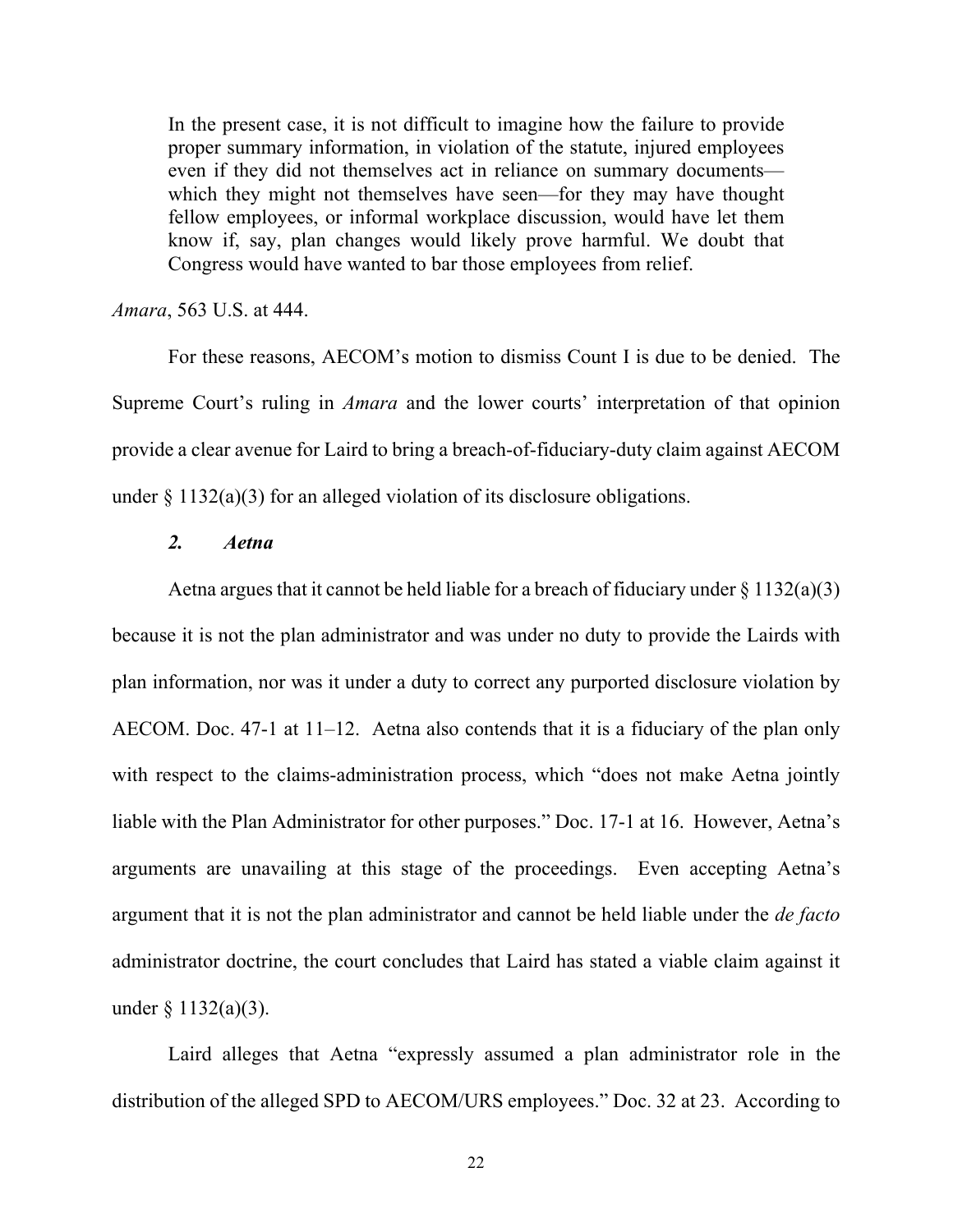Laird, even if Aetna was not the plan administrator, it "assumed plan administrator duties" such as the duty to furnish the SPD. Doc. 52 at 4. Thus, Laird has alleged facts which could demonstrate that Aetna was a fiduciary for the purpose of administering and processing claims. *See Cotton v. Mass. Mut. Life Ins. Co.*, 402 F.3d 1267, 1277 (11th Cir. 2005) ("[F]iduciary status under ERISA is not an all-or-nothing concept, and a court must ask whether a person is a fiduciary with respect to the particular activity at issue.") (citation and internal quotation marks omitted). Indeed, district courts have routinely found that claims asserting a breach of fiduciary duty against a claims administrator under § 1132(a)(3) are viable. *See, e.g.*, *Zisk v. Gannett Co. Income Prot. Plan*, 73 F. Supp. 3d 1115, 1118 (N.D. Cal. 2014) ("In sum, the Court's review of the controlling authorities here does not support dismissal as a matter of law of a claim under section 1132(a)(3) for individual relief on account of a breach of fiduciary duties by a claims administrator such as LINA."); *Poole*, 984 F. Supp. 2d at 1189 (holding that a § 1132(a)(3) claim survives a motion to dismiss where the complaint alleged "that Defendants each owed fiduciary duties to [Plaintiff], that in failing to furnish him with Plan documents they breached their duties, and that he has been harmed [as a result]").

Aetna asks the court to delve into the purported plan documents to declare, at the motion-to-dismiss stage, that Aetna is not a plan administrator and did not owe any fiduciary duties to the Lairds. Yet these very documents reveal a healthy factual dispute as to whether and to what extent Aetna owed the Lairds fiduciary duties and may have violated these duties by failing to furnish the SPD. Indeed, a document attached to Aetna's answer declares that Aetna "shall have discretionary authority to determine whether and to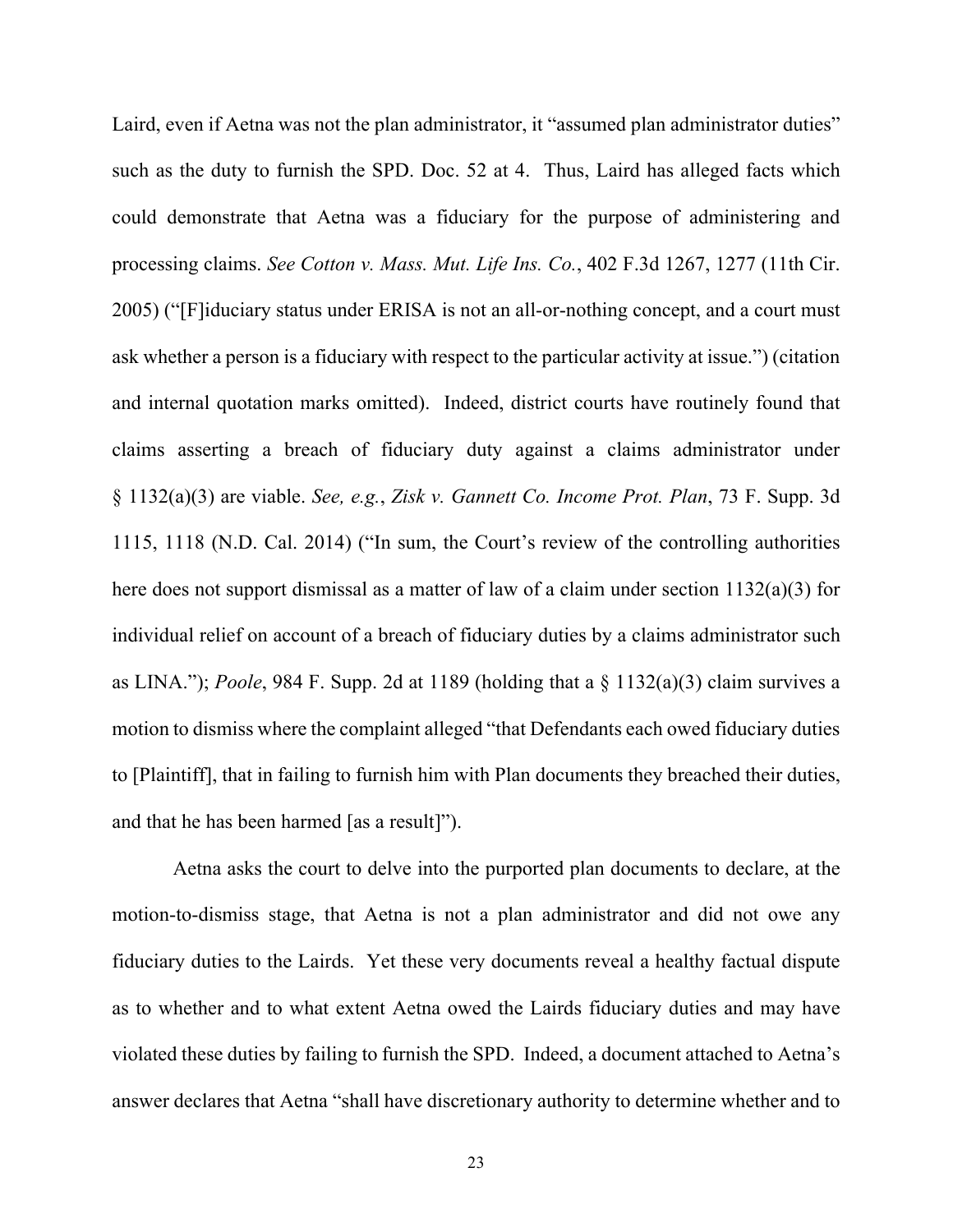what extent eligible employees and beneficiaries are entitled to benefits and to construe any disputed or doubtful terms under this Policy, the Certificate or any other document incorporated herein." Doc. 40-1 at 27. An ERISA fiduciary is one who, among other things, "exercises any authority or control respecting management or disposition of [the plan's] assets." 29 U.S.C. § 1002(21)(A). Laird has alleged facts sufficient to demonstrate that Aetna may have exercised authority or control over the disposition of the plan's assets in the course of its duties as the claims administrator. Accordingly, Count I states a viable § 1132(a)(3) claim for breach of fiduciary duty against Aetna.

### *3. Sasser*

Sasser maintains that he cannot be held liable for either of Laird's claims because he is not an administrator, a *de facto* administrator, or a fiduciary. Doc. 34 at 8–12. Laird responds that she has pleaded "sufficient facts to show that Sasser was a fiduciary and administrator." Doc. 45 at 10. In reality, whether or not Sasser is classified as a "fiduciary" as that term is defined in the world of ERISA is not determinative of his potential liability for knowing participation in a breach of fiduciary duty under 29 U.S.C. § 1132(a)(3). This debate would bear more relevance had Laird chosen 29 U.S.C. § 1109 as the enforcement mechanism for this claim; however, Laird did not (and could not) bring her claim under § 1109 because that provision authorizes suits only on behalf of the plan itself. *LaRue v. DeWolff, Boberg & Assocs., Inc.*, 552 U.S. 248, 254 (2008). Instead, Laird has argued that Sasser may be liable under  $\S 1132(a)(3)$ , even as a non-fiduciary, for knowing participation in a fiduciary's breach of duty. Doc. 53 at 1–6. Indeed, Laird has pleaded facts which, if proven to be true, would demonstrate that Sasser knowingly participated in AECOM's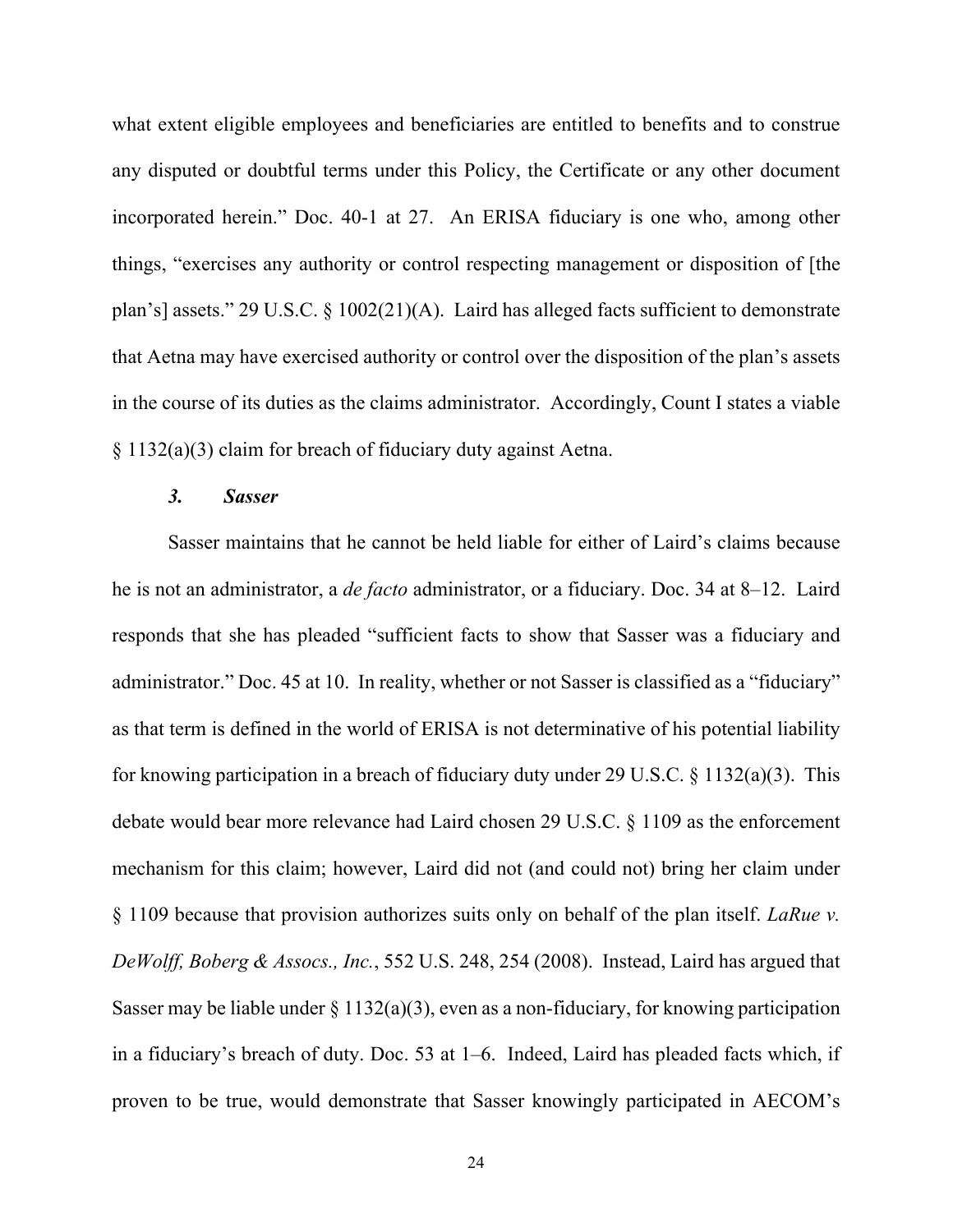breach of its disclosure obligations. Doc. 32 at 5–6.

Under  $\S 1132(a)(3)$ , a non-fiduciary may be held liable for knowing participation in another's breach of fiduciary duty. *See Harris Trust & Savs. Bank v. Salomon Smith Barney, Inc.*, 530 U.S. 238, 244–45 (2000) (holding that 29 U.S.C. § 1132(l) "compels the conclusion that defendant status under  $\lceil \xi \cdot 1132(a)(3) \rceil$  may arise from duties imposed by [§ 1132(a)(3)] itself, and hence does not turn on whether the defendant is expressly subject to a duty under one of ERISA's substantive provisions"); *Will v. Gen. Dynamics Corp.*, 2009 WL 3835883, at \*3 (S.D. Ill. Nov. 14, 2009) ("[L]iability hinges upon whether a nonfiduciary knowingly participated in a fiduciary's breach of a substantive provision of ERISA."). Of course, the court has already concluded that Laird has stated a viable § 1132(a)(3) claim against AECOM for breach of fiduciary duty in alleging that AECOM failed to furnish necessary plan information in violation of § 1024(b).

Sasser argues in his supplemental briefing that the Supreme Court limited § 1132(a)(3) liability in *Harris Trust* to parties in interest and he cannot be considered a party in interest under ERISA's statutory scheme. Doc. 50 at 2–3. Sasser, though, has cited no controlling authority for this proposition beyond *Harris Trust* itself, and the court is unaware of any Eleventh Circuit case law on this point. To the extent *Harris Trust* could be considered to have limited liability under  $\S 1132(a)(3)$  to parties in interest, "[c]ourts have subsequently extended the rationale of *Harris Trust* to non-fiduciaries who are also not parties in interest to the plan." *AirTran Airways, Inc. v. Elem*, 771 F. Supp. 2d 1344, 1350 (N.D. Ga. 2011); *see also Solis v. Couturier*, 2009 WL 1748724, at \*4 (C.D. Cal. June 19, 2009) ("When the Supreme Court states that there is no limit on the universe of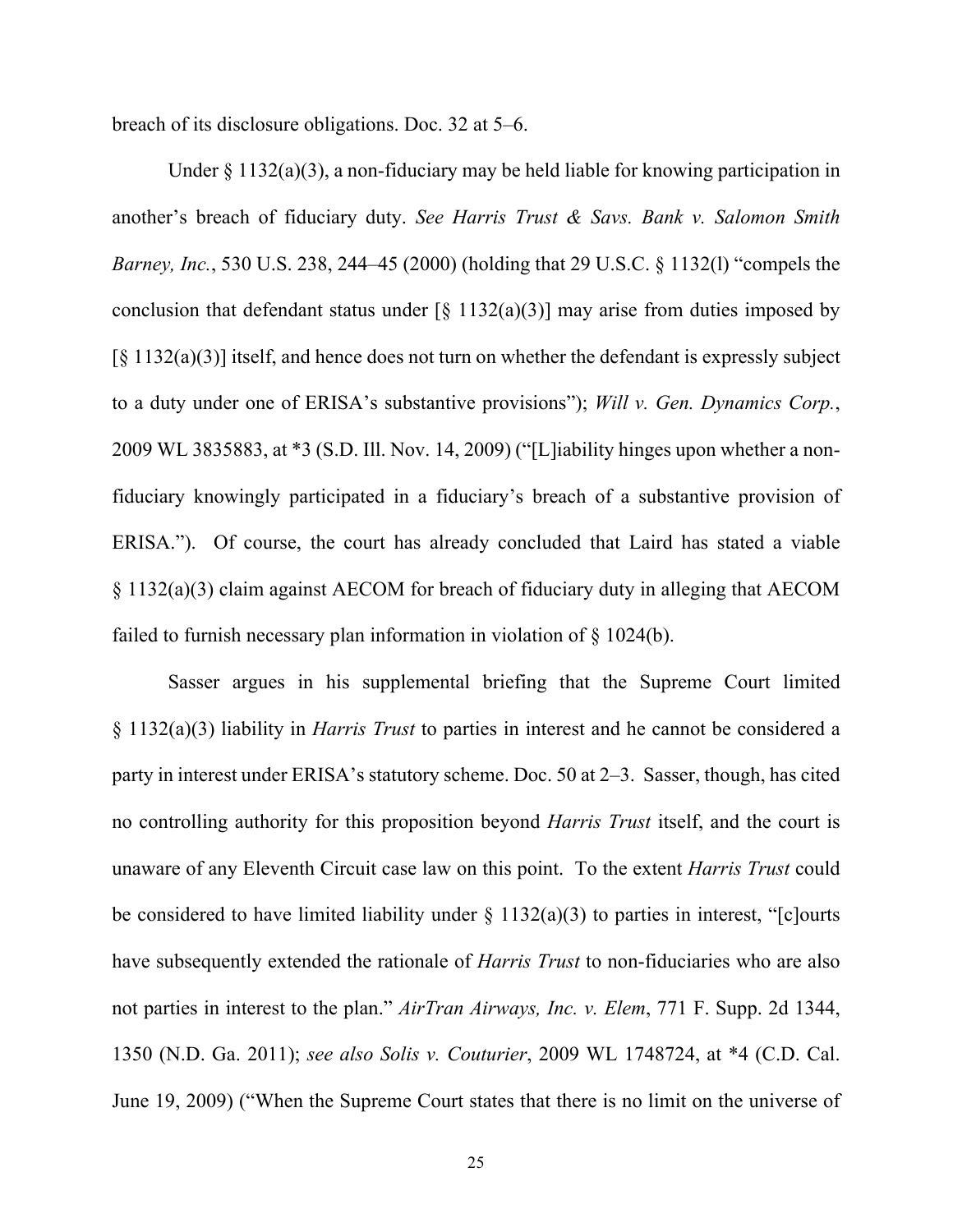possible defendants who knowingly participate in a fiduciary's violation, this Court must conclude that 'no limit' means 'no limit.'") (internal quotation marks omitted). Thus, any discussion of Sasser's party-in-interest status is largely inapposite.<sup>5</sup>

Finally, Sasser maintains that Laird's claim must fail because she has not alleged that Sasser knowingly participated in AECOM's alleged breach of fiduciary duty. Doc. 50 at 3. Sasser goes on to argue that Laird's allegations "demonstrate that Sasser was unaware of the reduction in age until after Mr. Laird's passing" because Sasser stated at the funeral that he had "just realized" that Mr. Laird's benefits reduced at the age of 70. Doc. 50 at 4. Sasser puts the cart before the horse in attempting to litigate the merits of Laird's claim at this stage. Laird has alleged that Sasser misrepresented and omitted information regarding the reduction in benefits, and that, despite coming to the realization that he was mistaken and that the Lairds were unaware of the reduction, Sasser persisted in submitting a claim to Aetna for the reduced amount of benefits. Doc. 32 at 9–10. Whether or not Sasser "knowingly participated" in AECOM's alleged breach of fiduciary duty is a question of fact to be resolved after the parties engage in discovery and a factual record is developed. Certainly, while Sasser's statements at Mr. Laird's funeral could demonstrate a lack of knowledge, they could also have been affirmative misrepresentations employed as a subterfuge. This is a factual dispute that cannot be resolved on a motion to dismiss. *See, e.g.*, *Twombly*, 550 U.S. at 589.

<sup>&</sup>lt;sup>5</sup> Even so, Sasser arguably meets the statutory definition of "party in interest." Included in ERISA's definition of "party in interest" is "a person providing services" to an employee benefit plan, or "an employer any of whose employees are covered by such plan." *See* 29 U.S.C. § 1002(14)(A). It is at least plausible that Laird couple prove that Sasser meets one or both of these definitions.